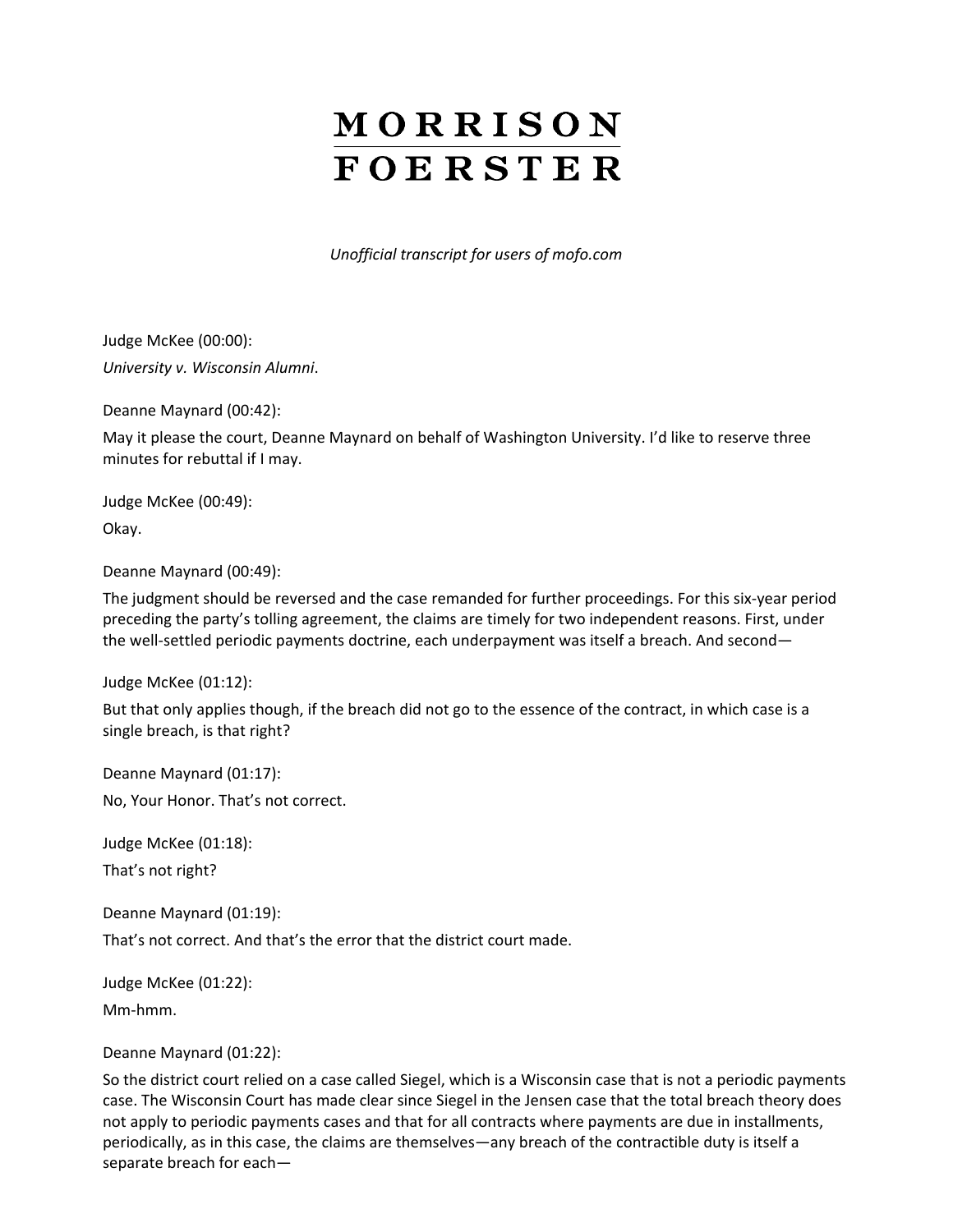Judge McKee (01:50): So every breach treatment is a new statute of limitations?

Deanne Maynard (01:54):

Exactly. That's correct, Your Honor. And so at least for the period six years preceding the party's total agreement, which goes back even beyond that date for the royalties previous to that, those claims are timely under Wisconsin law dating back a hundred years, and it's accepted doctrine in most jurisdictions. And this court's recognize that in the MCI case.

Judge McKee (02:15):

It's Butler.

Deanne Maynard (02:15): It's very settled doc—

Judge McKee (02:16): You're saying it goes back to Butler.

Deanne Maynard (02:17):

It goes all the way back to Butler.

Judge McKee (02:18):

Whatever. Why didn't you just in your—you're arguing—subsumed in all of your arguments, in the echo of Estoppel or the continuing breach theory, is the position that they had a continuing congregation to reassess the fair value of the '815 patent. Is that right?

Deanne Maynard (02:38):

No, Your Honor. That's a separate argument for one—

Judge McKee (02:40):

You're not arguing about any of this. You're telling me I'm wrong about everything?

Deanne Maynard (02:44):

No, Your Honor.

Judge McKee (02:46):

Not everything. So which one of those two things am I not right about?

Deanne Maynard (02:50):

There are two. We have two. There are two—

Judge McKee (02:52):

Not going to answer the question. Go ahead.

Deanne Maynard (02:54):

I'm going try to answer your question, Your Honor.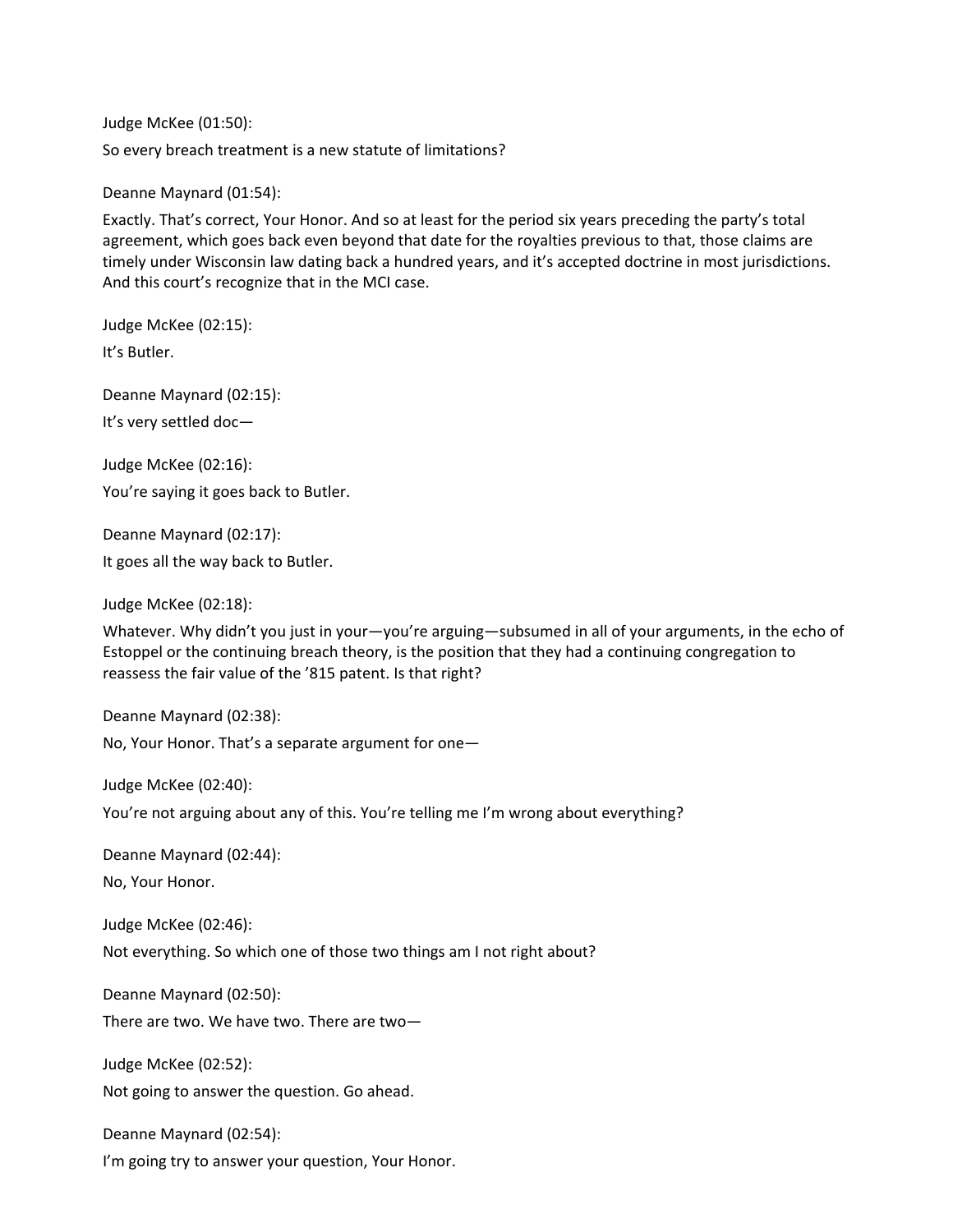Judge McKee (02:56): Go ahead.

Deanne Maynard (02:56): There are two separate reasons why.

Judge McKee (02:57): Sometime today, you'll answer it?

Deanne Maynard (02:58): Yes, sir. Hopefully in the next 30 seconds.

Judge McKee (03:00): Okay.

Deanne Maynard (03:01):

There are two separate reasons why the claims dating back six years before the tolling agreement are timely. One is the periodic payment doctrine. Each payment itself was a separate breach. It was an underpayment. It was too low.

Judge McKee (03:12):

What was the—let me ask you this way. Maybe get an answer this way. According to your submission, what was their obligation arising out of that 1993 agreement? What were they obligated to do insofar as valuing the patent was concerned?

Deanne Maynard (03:25):

They were obligated under section 3(a)(3) of the agreement to set a value for the co-owned patent. That was a fair value. This is what the district court held and they have not—

Judge McKee (03:38):

A fair value has as of when?

Deanne Maynard (03:39):

A fair value relative—at least in 1998 when they set the value. And so, but we also believe there was an obligation under that agreement upon significant events to reassess whether the valuation was correct.

Judge McKee (03:56):

That's what I'm trying to get to. Okay. And that obligation arises from what language in the contract?

Deanne Maynard (04:03):

The—so that separate obligation arises under, directly under 3(a)(3), which requires that the calculation of the income that WARF is supposed to share with WashU be fair and a relative value as compared to the other licensed patents under their—

Judge McKee (04:19):

As of when? As of 1998? As of 2001? As during the life of the agreement? As of when is it supposed to be fairly valued?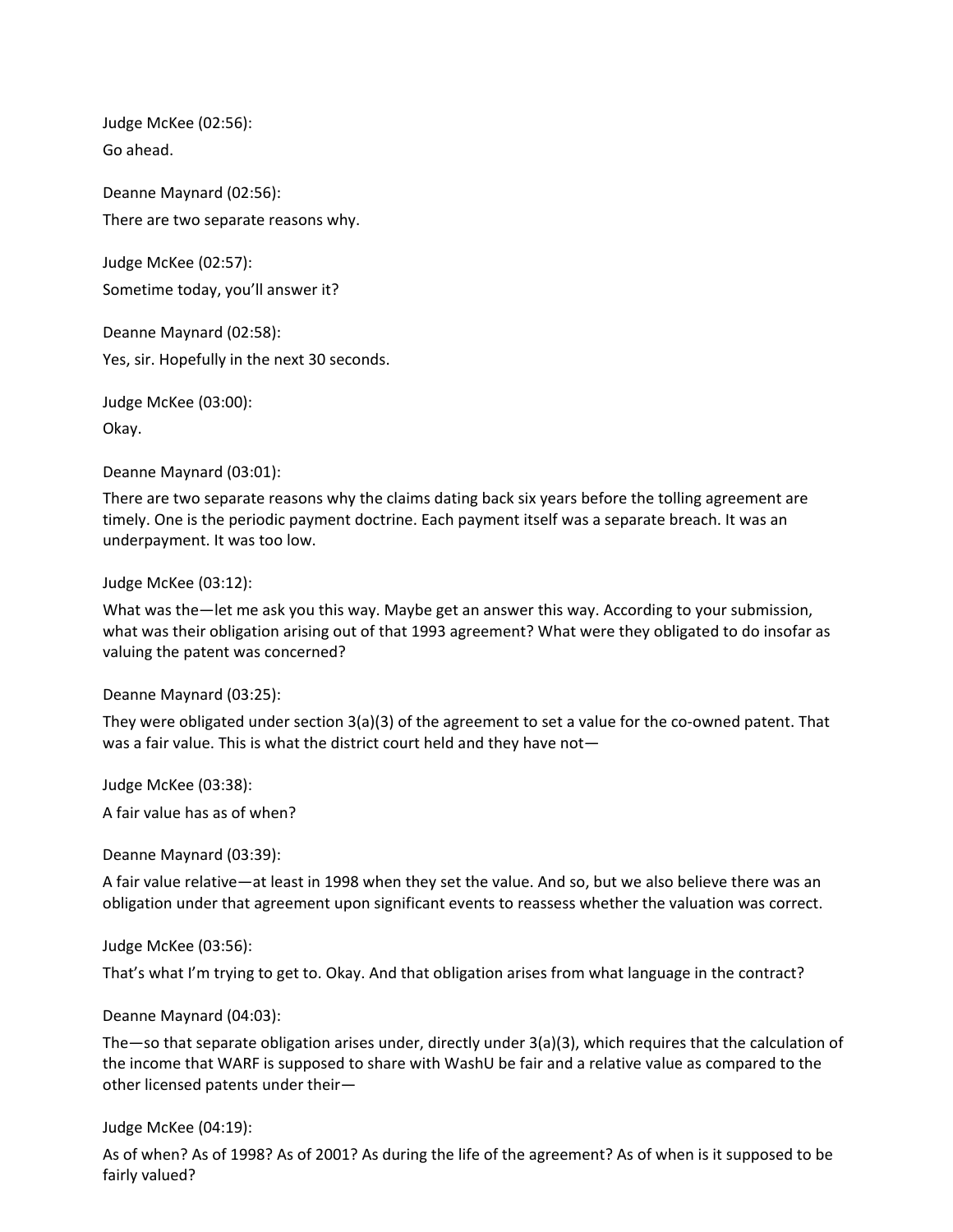Deanne Maynard (04:26): Definitely, initially, in 1998, it had to be a fair value.

Judge McKee (04:30): Do they have to recalculate it every year?

Deanne Maynard (04:32):

Not every year, Your Honor. But we—if upon significant events that would make clear the value is wrong, they would have to recalculate it. Under their view—

Judge McKee (04:41): What's the significant event here, including the orange book?

Deanne Maynard (04:45):

Well, there were significant events. Yes, including the orange book. That's right. So including the-

Judge McKee (04:50):

I got something right. I got something right. That's good.

Deanne Maynard (04:53):

In 2000—there's multiple significant events within the six-year period, Your Honor, that triggered a duty to reassess the valuation. One is the one you mentioned, the listing in the orange book. One is in 2008, when WARF internally recognizes—renews its determination that the patent, this patent, the co-owned patent, directly covers the Zemplar product. WARF also joined Abbot in asserting this co-owned patent against eight generic companies to block competition in four of those cases this was—

Judge McKee (05:25): What year was that?

Deanne Maynard (05:26):

That was in 2012, Your Honor.

Judge McKee (05:27): Mm-hmm.

Deanne Maynard (05:28):

And then in 2012 and 2013, the other two solely WARF-owned patents that directly covers Zemplar expire and expired. And this was the only patent remaining—

Judge McKee (05:40):

So at that point, they became incredibly valuable.

Deanne Maynard (05:43):

I beg your pardon?

Judge McKee (05:43):

At that point, it became incredibly valuable.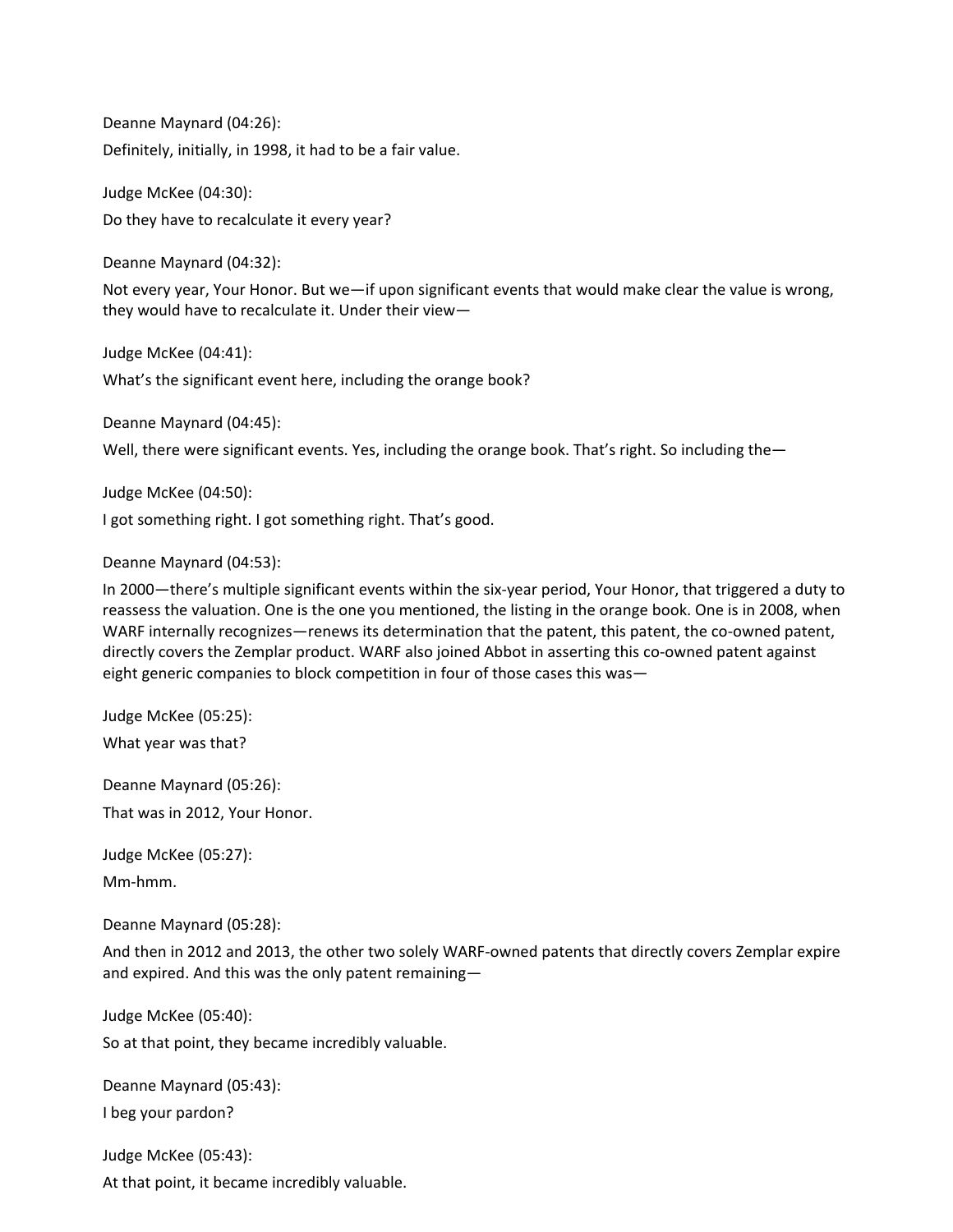Deanne Maynard (05:45): It was incredibly valuable all along, Judge McKee.

Judge McKee (05:47): [Laughs]. Why am I surprised that you say that?

Judge Hornak (05:50):

But doesn't that—if—the more you talk about 1998, doesn't that make Judge Sleets reasoning more and more accurate, even if we consider the—what do you call it? The installment payment doctrine or the periodic payment doctrine? Because at some point, if the flawed decision, whether it was flawed in good faith or it was flawed because your client was taken advantage of, if all of that happened in 1998, and there's not an automatic obligation to recalculate it each year when a periodic payment's made, does the installment payment doctrine really apply? Because isn't there some view that the 1998 decision becomes settled six years after that, because that's the reason there's a six-year statute of limitations?

# Deanne Maynard (06:46):

No, Judge Hornak. It's quite clear under Wisconsin law that the periodic payment doctrine applies the periodic payments cases, even when the—

# Judge Hornak (06:54):

Even when there's no duty to reexamine the calculation of that periodic payment because that's what you just said. You said there's no standing obligation each time a payment's made to recalculate. It's only if there's a significant event, whether it's the orange book or something else. So—

Deanne Maynard (07:09): Yes.

Judge Hornak (07:09):

So there really is no statute of limitations.

# Deanne Maynard (07:12):

There is a statute of limitations under the periodic payments doctrine, and it dates back six years from the time you sue or hear the tolling agreement. And Butler's a perfect example of that, Judge Hornak. So Butler's a Wisconsin Supreme court case. The employee in Butler claimed that years ago—

Judge McKee (07:27):

In Butler there was a specific time that which opinion was been made. It was very clear from the very beginning what the amount of that payment was. And it was clear the subsequent payments were less than the amount was agreed to.

# Deanne Maynard (07:38):

That's right. But under the question Judge Hornak asked me, Judge McKee, if Judge Hornak's theory were correct, all of those claims would've been barred because the erroneous calculation was set more than 12 years before the suit. Yet Wisconsin allowed the employee to recover the eight-year difference for the six years before the suit. Noonan is another example. Noonan is a Wisconsin court appeals case. There, the erroneous calculation, the methodology was changed more than 15 years before the suit. It was annuity payments case. Yet the Wisconsin court of appeals held that the claims were timely for the six years before the suit. So no, Judge Hornak, as long—does not matter if—even if the event that makes the subsequent payments too low, even if that event occurred more than six years before the suit under the periodic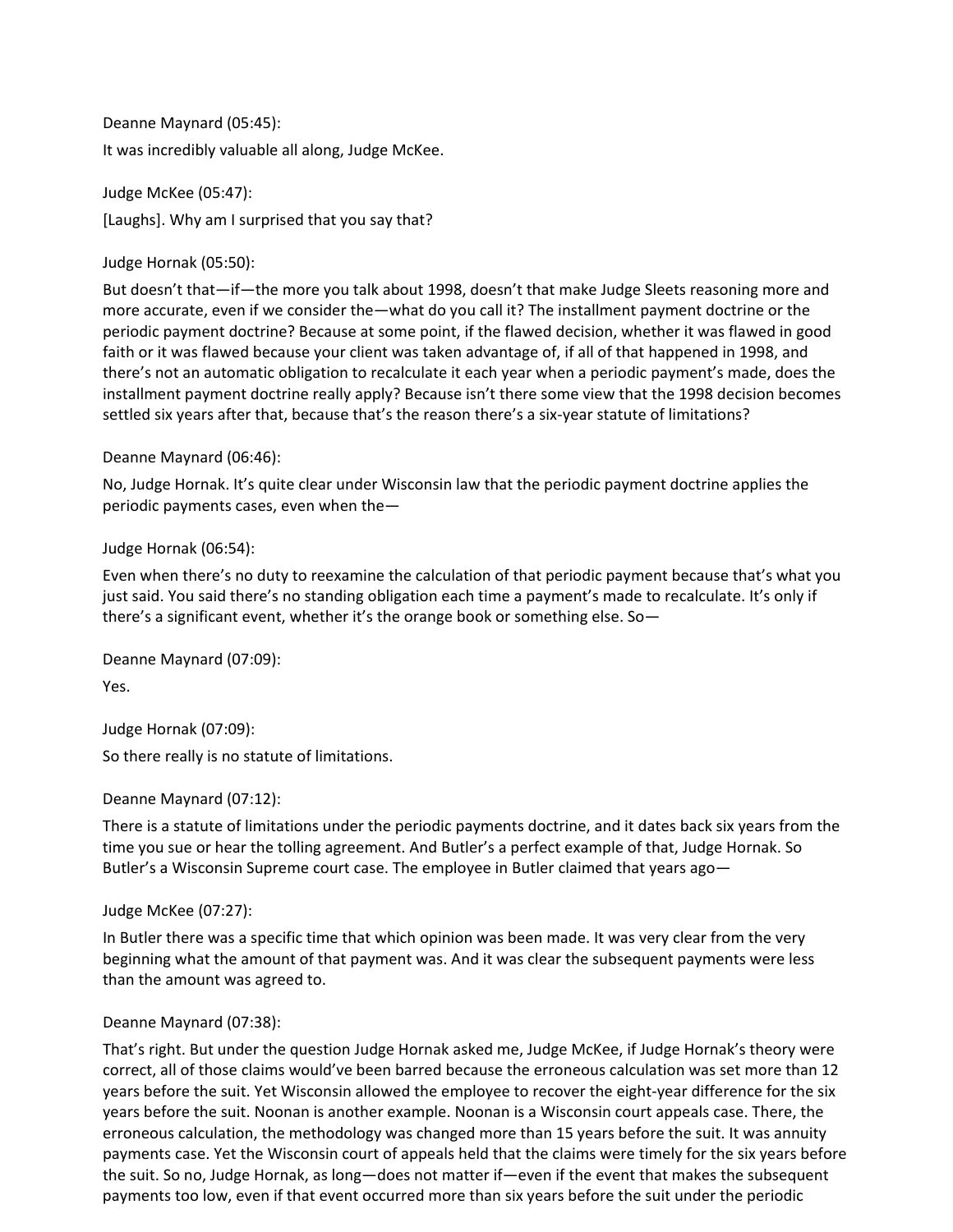payment doctrine of Wisconsin, the plaintiff can recover at least for the six years.

# Judge McKee (08:31):

I'm still—two things. One thing I just now thought of, I might—more than thought of. Do you know whether Wisconsin is a certification statute or a certification rule with Wisconsin Supreme court?

# Deanne Maynard (08:41):

I don't know, Judge McKee, but there's no need to certify this. The law—Wisconsin about the period payments case is very clear.

# Judge McKee (08:48):

Well, according to them, It's not so clear because they disagree with your reading. I'm not sure they disagree with you reading of Butler. They'll disagree with whether or not Butler applies in this context.

# Deanne Maynard (08:56):

The only cases that the district court relied on, and then really the only two cases that the other side has, are inapplicable. One is Siegel, which is a continuous tort case. It's a—it's not a periodic payments case. It's a case about non-compete agreement, and the court—

# Judge McKee (09:11):

You know what is—just to interrupt your answer. Let me just try to go back to the second part of our question. And depending on your answer, to Judge Hornak's question. If I'm correct, you said that there was not an obligation to regularly reassess the value at any set time to only upon the onset of certain events. And those events are not specified at anywhere in the agreement. Is that right?

# Deanne Maynard (09:33):

The events are not specified in the agreement, but two points about that. The agreement does not allow them to set a non-relative value. It requires them to calculate the income based on a comparison between the value of the co-owned patent and the value of the other patents and expressly requires them to license the patent for the mutual benefit of both parties. And under their theory, Judge McKee, all the other patents could be held enforceable and invalid, and yet they wouldn't have to revalue. Even their expert conceded that upon certain events, they would have to revalue, like if someone were to challenge the event. So it's—there's nothing in the agreement that forbids revaluation, and the agreement requires a fair relative value, which is what the district court held and they have not challenged, but—

# Judge McKee (10:18):

That changes over time. That's the problem here. If the fair amount value was fixed, there might still be a problem, but it would be dollars and cents. It wouldn't be the kind of money we're talking about. The problem here is that the fair amount value changed. It changed drastically. I guess, was it 2014, that the other patents that were supporting Zemplar expired?

# Deanne Maynard (10:38):

In 2012 and 2013, I believe, Your Honor.

# Judge McKee (10:41):

That's a gigantic change, but you're saying even before then there was a change in the value. The orange book was a change. At least some other changes I think are before the orange book.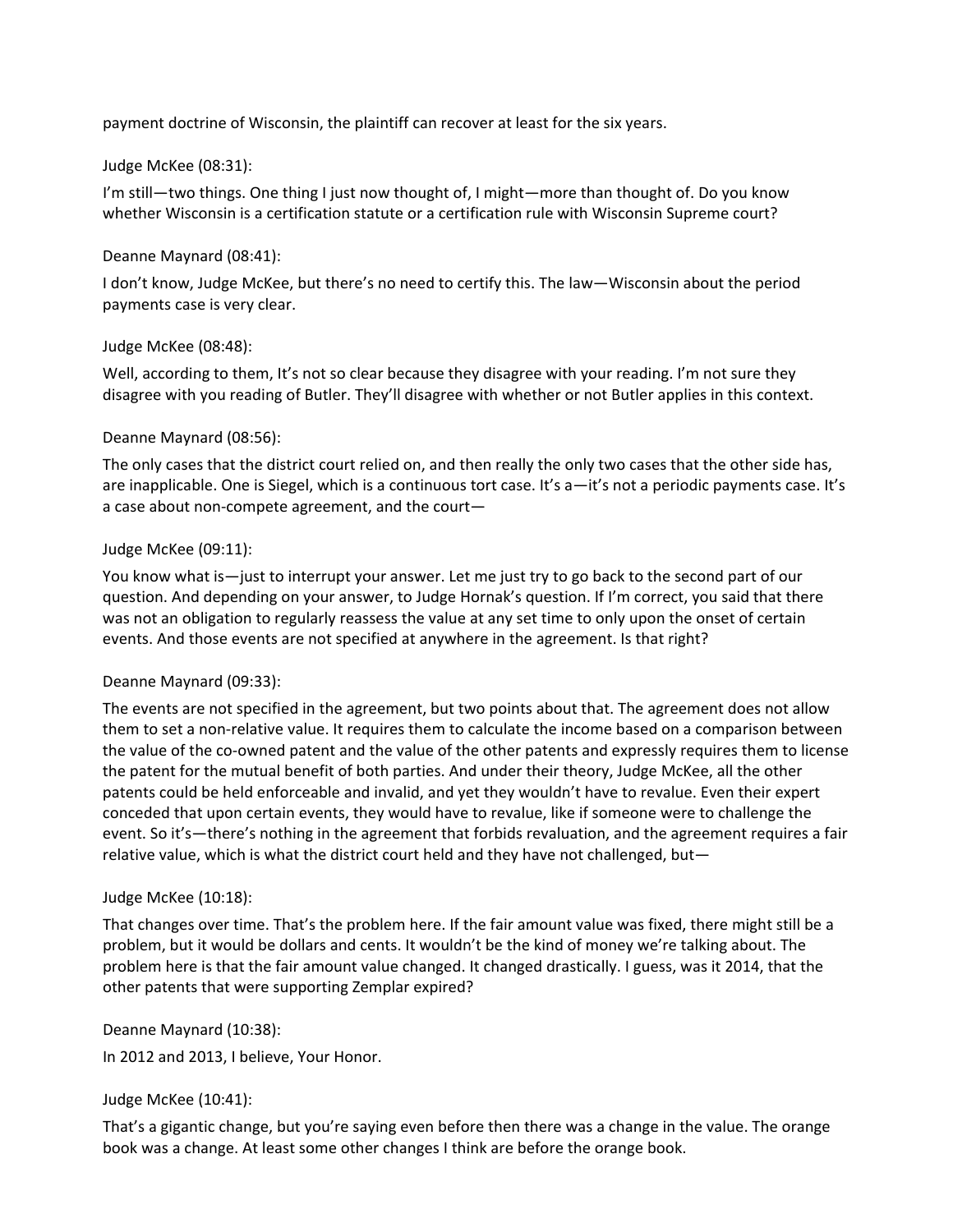Deanne Maynard (10:50):

Well, these are merits questions that you're asking, Judge McKee. Right now, what we are claiming is that at least for the six years before the tolling agreement, our claims are timely for two different reasons—

Judge McKee (10:57): I'm trying to get to the nature of the contract. There may be a merits question.

Deanne Maynard (11:00): Right.

Judge McKee (11:00):

But I'm trying to get to what were they obligated to do or the terms of the contract, because in my mind that goes to the continuing duty that you're saying they had to reassess the value of the patent.

Deanne Maynard (11:12):

Well, I just-I will answer that, but I want to make clear that there are two-

Judge McKee (11:14): That question you will answer?

Deanne Maynard (11:16):

Yes, but there are yes—

Judge McKee (11:17):

[Laughs] Okay.

Deanne Maynard (11:17):

But there are two separate reasons why the six years are timely. One is the periodic payments doctrine applies here. And that's true regardless of whether you think they had any obligation to reassess the value. And secondly, because significant events occurred within that six-year period that we believe required them to reset the value, reassess the value. And those—that's enough to—

Judge Hornak (11:38):

Is that under the principle of good faith and fair dealing or some language in the contract?

Deanne Maynard (11:40):

Both, Your Honor. So if I could point you to the lang—first, the district court held under the good faith and fair dealing principle, and this is at A.21, that was required to exercise its authority to assign relative values fairly and in good faith. They have not appealed that. And that is the law of this contract. In 3.A3, it expressly requires WARF to apportion the income "in accordance with," and I'm sort of aligning out language, but to highlight the best part, "in accordance with such relative values assigned to patent rights in proportion to the total value represented by all patent rights included within such license." And so if they're going to pay the fair value to Wash U each year of the income that Wash U is entitled to, upon significant events that would call into question that their low valuation of this patent was obviously incorrect—

# Judge Hornak (12:35):

But the logical extension of what you've told me the law of Wisconsin is on periodic and installment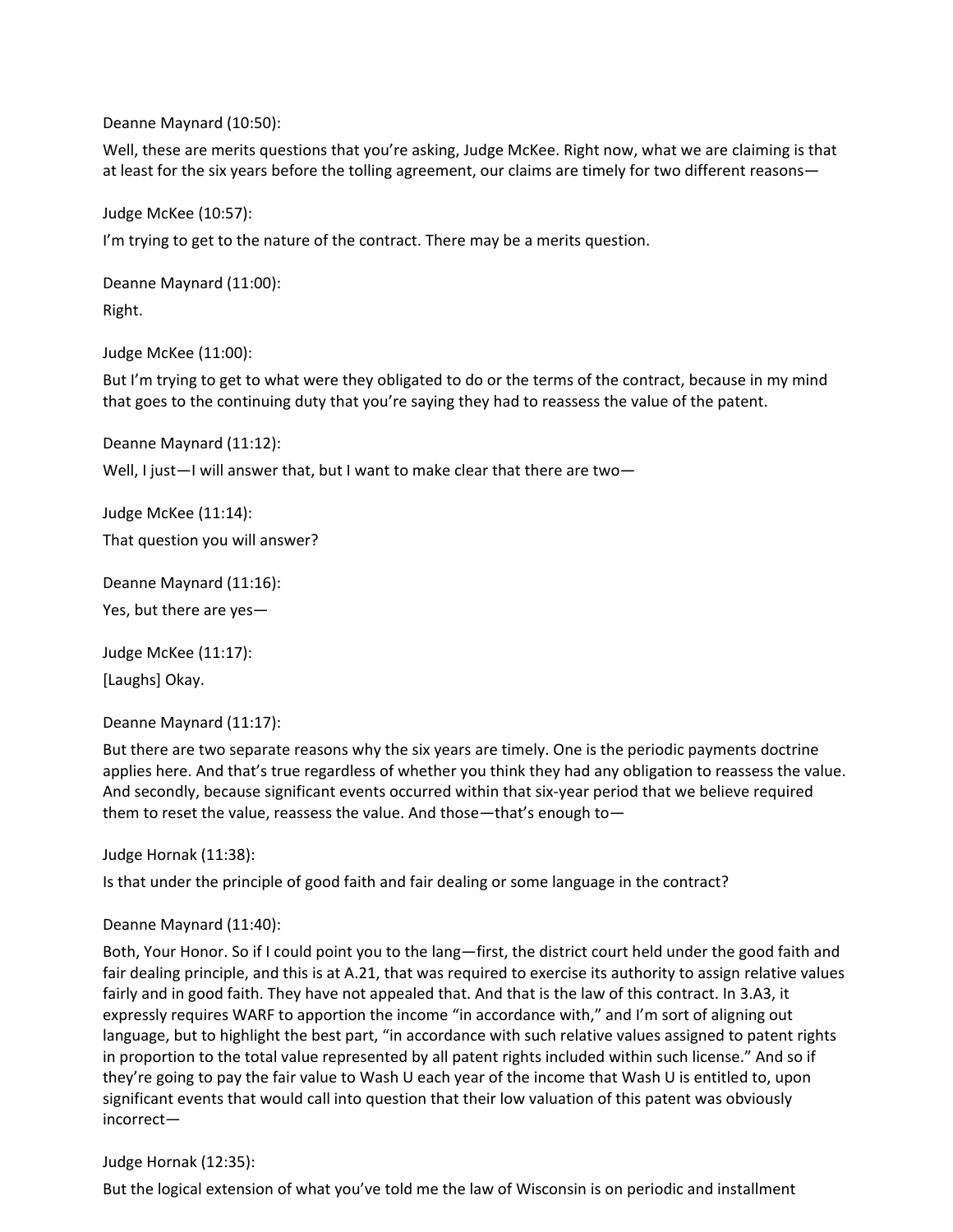payments is the accuracy or legitimacy of the amount of each payment is back up on the table every year. And for six years back from each of those payments.

Deanne Maynard (12:50):

Our claims as to six years back are timely under the period payments doctrine, whether you think—

Judge Restrepo (12:56):

But the payments don't change every year. They're tethered to significant events, correct? The recalculation of the payments is not tethered. It's tethered to significant events.

Deanne Maynard (13:02):

In our view, Your Honor, the duty to reassess the value is tethered to significant events—

Judge McKee (13:09):

And that's from 3.A3, that's where you're getting that?

# Deanne Maynard (13:11):

From 3.A3 from the combination of 3.A3 and the provision in 2.B2 at A295 that required worth to license the co-owned patent to the mutual benefit of both parties. And to the extent WARF realized that it was grossly overvaluing its own patents and grossly undervaluing Wash U's patents to WARF's benefit at Wash U's expense. That's what we allege is a breach. And we alleged that—and whether you think that's right or not, whether they're going to win on the merits is not the question. The question before the party right now is whether the claims back six years are timely, and they are for two separate reasons. Whether you thought there was any duty to revalue or not because the initial assessment, if that was the only assessment that under Wisconsin law, still the claims back six years are timely. And as we believe, we have an—we've made a claim that they had an obligation to reassess the value of—

# Judge McKee (14:02):

There's such a simple—probably not wrong here. There's such a simple drafting solution here, which is draft in a particular obligation to revalue—reassess the value of the patent at a certain date. And if the event—if upon that reassessment, they determined that prior evaluation was inappropriate to make a probated adjustment for the next payment, and just spell it out. And why isn't that what you're doing, what you're asking us to do—you asking us to put in that language in the contract and judicially amend the contract by inserting that kind of a clause.

# Deanne Maynard (14:38):

Because the concept of the income, and measuring the income and the worth of this patent, as compared to the other patent already encompasses that concept. 3.A3 does not allow WARF the power to set a nonrelative value. And our expert testified that in the industry, one would expect in this kind of contract to reassess the value upon the triggering of significant events. And as I said, WARF's expert acknowledged that with respect to—there were certain significance. And, in fact, they did revalue. They did, upon a significant event, they rejiggered their own patents calculation in it. And apparently not the Wash U one. So it's—

Judge McKee (15:24):

[**Inaudible**] caused them to rejigger their own.

Deanne Maynard (15:28): What they say about it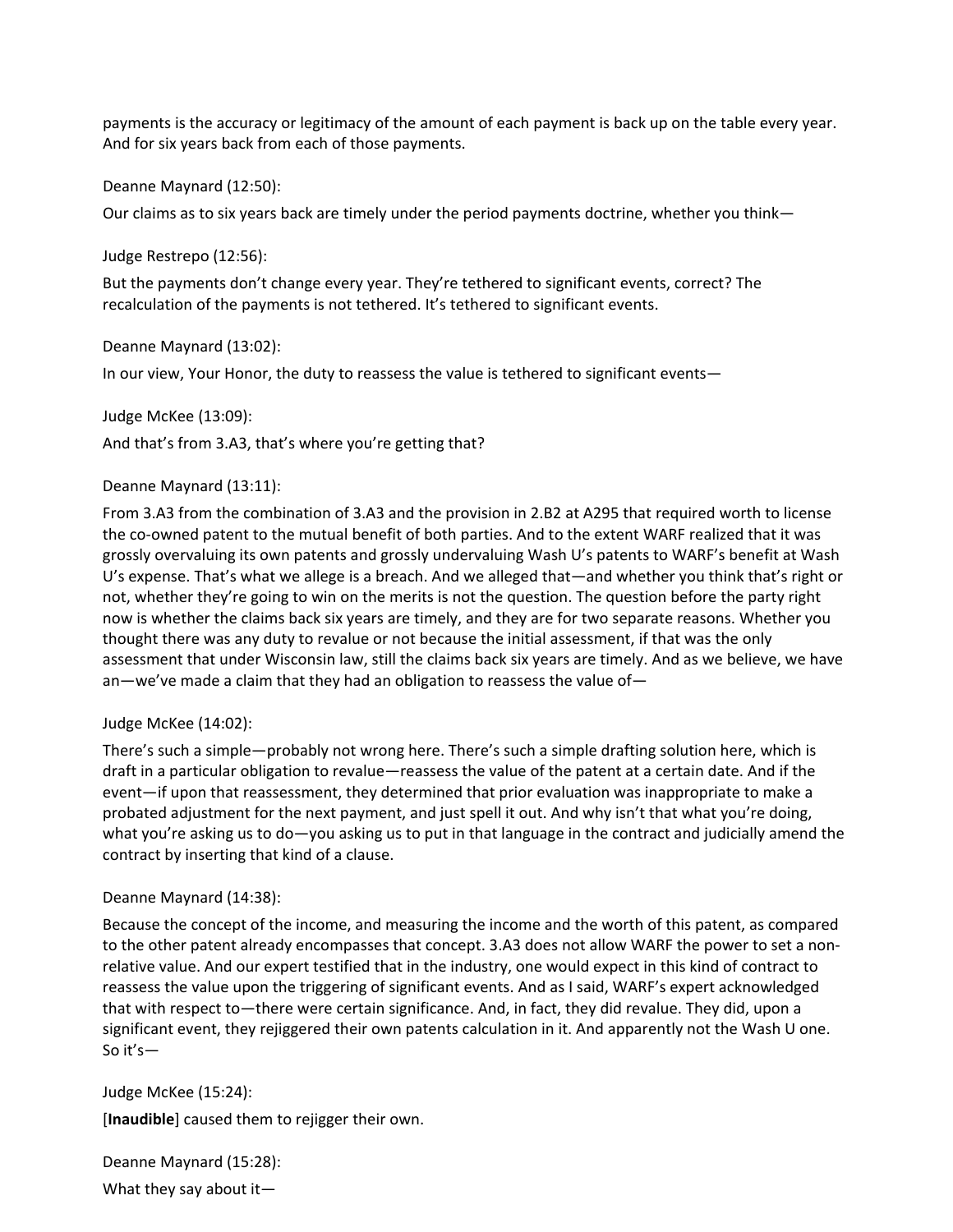Judge McKee (15:31): Mmhmm.

Deanne Maynard (15:31):

Is that they did it to prevent some of the owners—some of the inventors from getting double counting. But the point is they did revalue.

Deanne Maynard (15:41):

It wasn't set in stone. And so at this stage, we should be entitled to go back to the court and try to prove our claims on the merits. And I see I'm out of time, but if I could please address our equitable stop claim.

Judge McKee (15:52): I was going to ask you to do that. Go ahead.

Deanne Maynard (15:54):

Thank you very much, because that would—we put it forth more than enough evidence to survive summary judgment that WARF should be a stop from a certain—

Judge McKee (16:04): What is the equitable estoppel arguments?

Deanne Maynard (16:05): The—their—

Judge McKee (16:07):

Let me ask this. What is the—what are the facts that would make you reliance upon the reasonable? Put it to you that way.

Deanne Maynard (16:15): May I tell you the affirmative misstatements first, Judge McKee?

Judge McKee (16:18):

Sure, sure.

Deanne Maynard (16:19):

Because they—WARF made affirmative false statements to Wash U during the period that the district court concluded was the six-year period starting in 1998, when they knew that Wash U was trying to figure out how to assess its value as compared to the other patents in the portfolio. And it expressly Wash U requested the license, the Abbot license. And WARF replied, "We can't give it to you because of confidentiality provisions." That's a quote in the email at A171. We now know are no such confidentiality provision in the license. WARF expert admits that in the record at A1295 to 96. In 2001, also during the six years the district court found to be the first statute limitations period, Wash U again was trying to figure out how to assess whether its relative value was accurate and it ask WARF how it was calculating it.

# Deanne Maynard (17:14):

WARF sent a letter, which is in the record at A1591 to 92 that contains multiple falsehoods, multiple falsehoods. First, it states that WARF attributed the compound patents. That's what the letter says, "the compound patents," that they are all allocated 70% of the royalties. That is not true. There is only one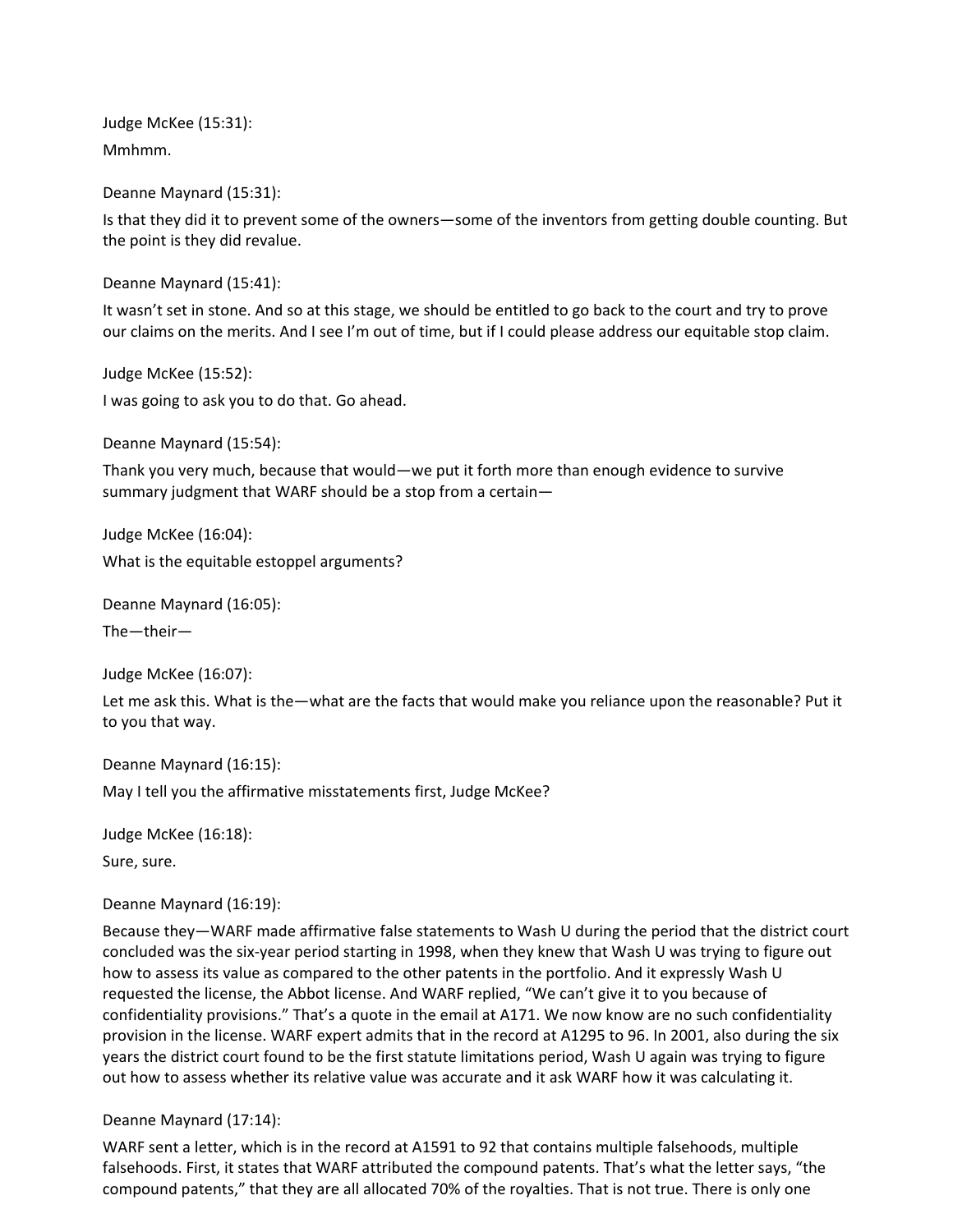compound patent and—there are only two patents that were treated in the 70% category. Only one of which was a compound patent, meaning that it was for a composition. The other patent was a method of treatment patent, just like the co-owned patent.

Judge Restrepo (17:53):

Was this information available to your client then?

Deanne Maynard (17:56):

No, Your Honor. Well, the letter, but not the proof that it's false.

Judge Restrepo (18:01):

What efforts did they take to look behind the letter? Did they take any—make any effort at all to look behind the letter or they just accept these representations is true? And does that make a difference?

Deanne Maynard (18:09):

They accepted the representations as true, as they were entitled to under the agreement—

#### Judge McKee (18:15):

But was it reasonable? It may have been entitled to do it, but that was my reasonable question. Given the nature of the industry, was it reasonable for them to do that?

#### Deanne Maynard (18:23):

Yes, Your Honor. These are two academic institutions engaged in research, and they had worked together to co-develop a patent. Wash U under the agreement was paying WARF 15% administrative fee to license the patent to the mutual benefit of both parties. And there was an express obligation in the contract that WARF cooperate with Wash U. Yes, Wash U should. The alternative rule is really unsavory. With the alternative rule and what they're really saying is Wash U should have believed that this other academic institution was lying to it about both the confidentiality of the license and about the way that they had calculated the royalties and should have sued them at that point.

# Judge Restrepo (19:06):

Could another way of saying that would be that it's incumbent on Wash U to do their due diligence?

Deanne Maynard (19:10):

There was no way without the license to figure out what else was licensed within the license. And WARF's expert admits that—

# Judge Hornak (19:21):

So you're saying your client was not obligated to say "prove it." When WARF says, "We can't tell you because of confidentiality provision," you're saying your client had no obligation for these relationship reasons to say, "prove it."

# Deanne Maynard (19:34):

That's right, but no, not just for relationship reasons, Judge Hornak, but because the agreement entitled them to rely on WARF. Wash U was paying WARF 15% to license the patent for the mutual benefit of both parties. And that entitled Wash U as the junior party in the agreement to rely on WARF's being there to deal with it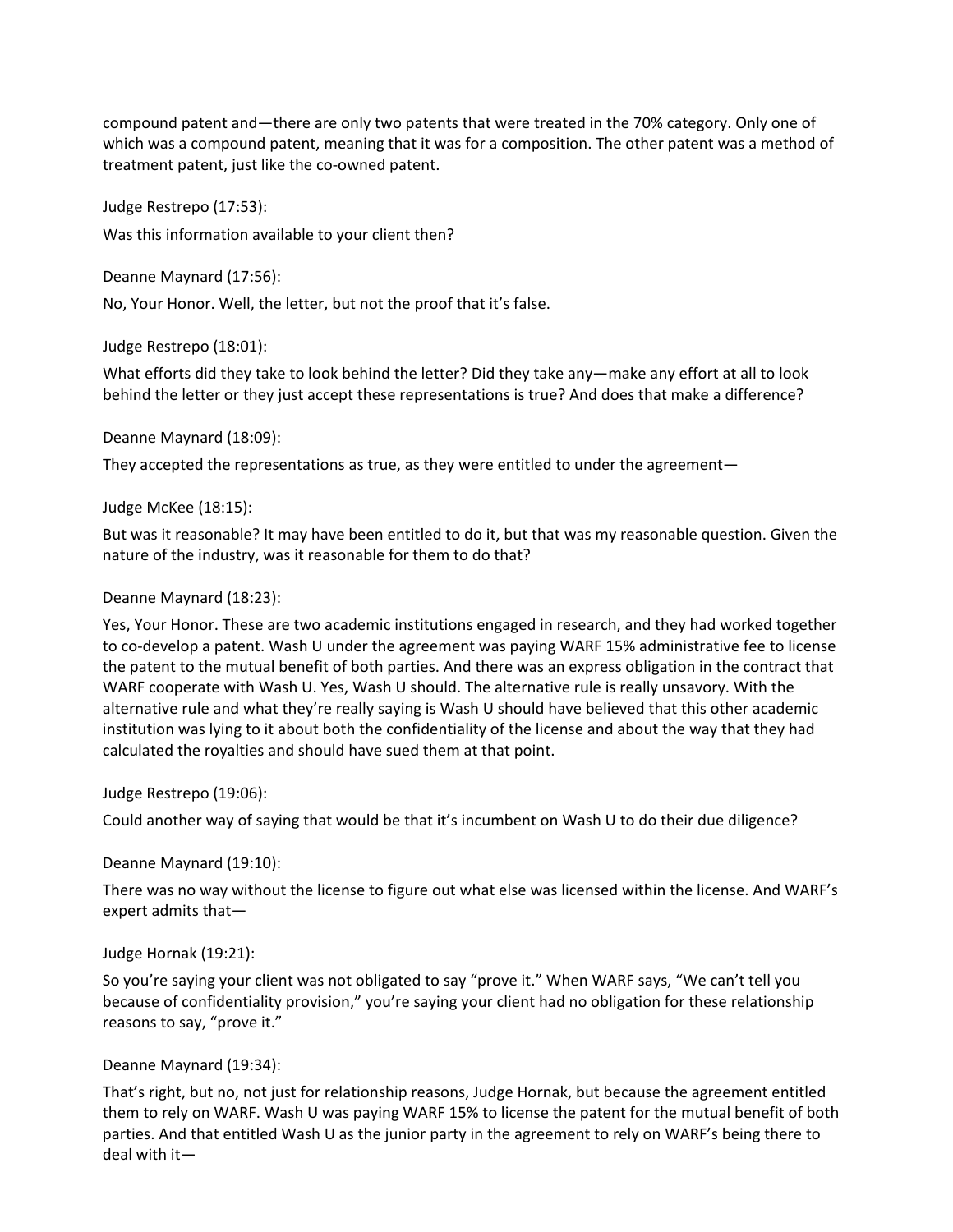Judge McKee (19:58):

Certainly, I read it. Assuming even that the confidentiality explanation was legit; was or it wasn't. I was assuming that it was. You certainly could have—your client certainly could have asked them to attempt to get permission from Abbots with whatever protection they needed to have built into that protection, but allow them have to get Abbots to disclose that to you. My guess is that's done all the time, whether there's a confidentiality between two parties. There's a third party who's interested in the terms of that confidentiality agreement. And the third party says, "Look, go to your co-contractor and get their permission to disclose this to us and we'll give whatever protections they want in terms of any further disclosure, but get them to release this." That—you can argue that degree of due diligence, if you will, may not be required, may not be reasonable. In fact, you could argue that in fact would be unreasonable given the nature of the institutions, but why not do that?

Deanne Maynard (21:03):

Three points, Your Honor, in response to that. One, this discussion we're having here is all about disputed facts. All proceeding now—

Judge McKee (21:10): That's the answer.

Deanne Maynard (21:10):

All proceeding now is to go back and have our day in court.

Judge McKee (21:13):

I don't need to hear the other two. Let's [**inaudible**]—

Deanne Maynard (21:14):

I would like to give—may I please give you the answers?

Judge McKee (21:18):

You've been going on for quite a while—I don't really need—because it is initially summary judgment. And this goes not disputed fact to answer the question. Now you can run the risk of delegating from the answer I just gave you. It seemed to be fine, which is what is easy to do. They score point and then they take away from insisting not saying more. You're welcome to do that if you want, but you don't really need to.

Deanne Maynard (21:37):

I would beg the court for a minute of rebuttal, if I may. I know I've used way more than my time.

Judge McKee (21:42): Well, you did have rebuttal. Didn't you say?

Deanne Maynard (21:44): I got asked for three minutes of rebuttal.

Judge McKee (21:45): Okay. So you've got one out of the three minutes you can use.

Deanne Maynard (21:48): Thank you very much.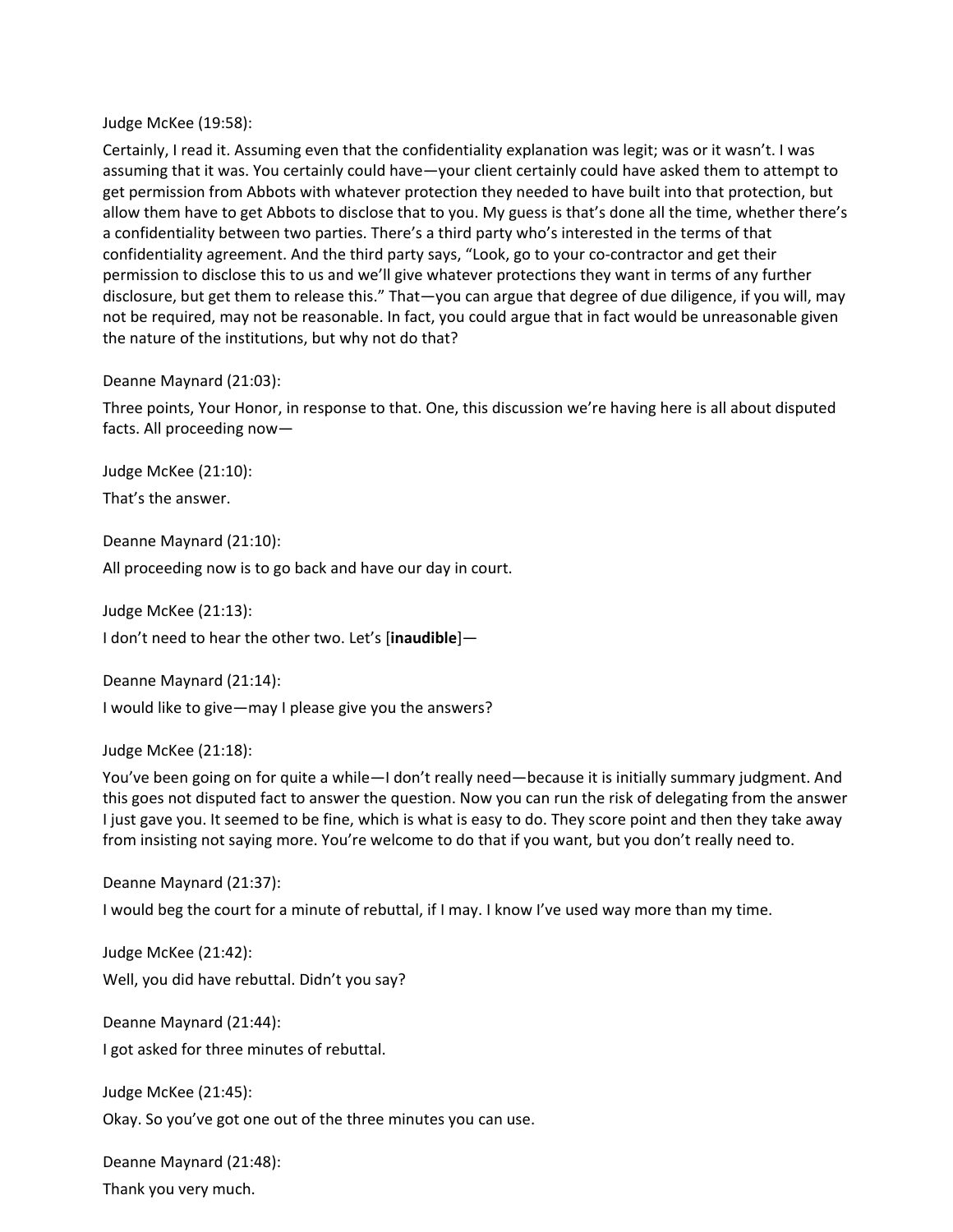Judge McKee (21:49): Okay.

Robert Shaffer (21:54):

Good morning, Your Honor. It's Robert Shaffer behalf of WARF. May it please the court. With the court's indulgence, I'd like to start with what I think is on everyone's mind. And that is whether or not the periodic payment doctrine applies in this case. And our submission is that it does not apply for three reasons: first, and the court can dispose of this issue in the first instance, because Judge Sleet, who not only presided over this case up until the pretrial submissions, but also over the Zemplar hatch Waxman litigations for more than six years, correctly determined that this is a total breach case when the Washington University's allegations traced back to the only time in which WARF was obligated to set a relative value to the joint patent—

Judge McKee (22:36):

Assuming you're right. I just asked Ms. Maynard about that. And she said that even if you accept that it's a total breach case that wouldn't preclude the doctrine from applying. I may be wrong, but I think that's what you told me.

Robert Shaffer (22:46):

I don't think the Washington University disputes this in the brief that the Siegal applies. If it's a total breach case, if it's a material performance in the first instance, then the periodic payment does not apply. That's very clear that's in Siegal. I think they attempt to distinguish Siegal in the facts in that it's not a nonpayment performance obligation, but, Your Honor, certainly this is a total breach case—

Judge Hornak (23:07):

So, your theory of why Judge Sleet's correct boils down to if you got it wrong and your worthy adversary says you culpably got it wrong and your client culpably got it wrong in 1998, as long as you hold your breath for six years in a day, you can continue to make contractually inappropriately low payments forever.

Robert Shaffer (23:34): Well, Your Honor, I'd like to address that because—

Judge Restrepo (23:35):

Answer the question first.

Robert Shaffer (23:36):

Yes. No, in the first instance, I don't think it was contractually low, but yes—

Judge Hornak (23:43):

That's a fact question, but that's a trial question.

Robert Shaffer (23:45):

Excuse me, Your Honor. Yes, that's correct. That the relative value was set at 0.97% when it was originally licensed as part of a much larger portfolio of WARF solely owned patents to Abbot in 1998. And there was good reason for that original setting of that 0.97% relative value. Even though they may argue that it was unfairly low at this point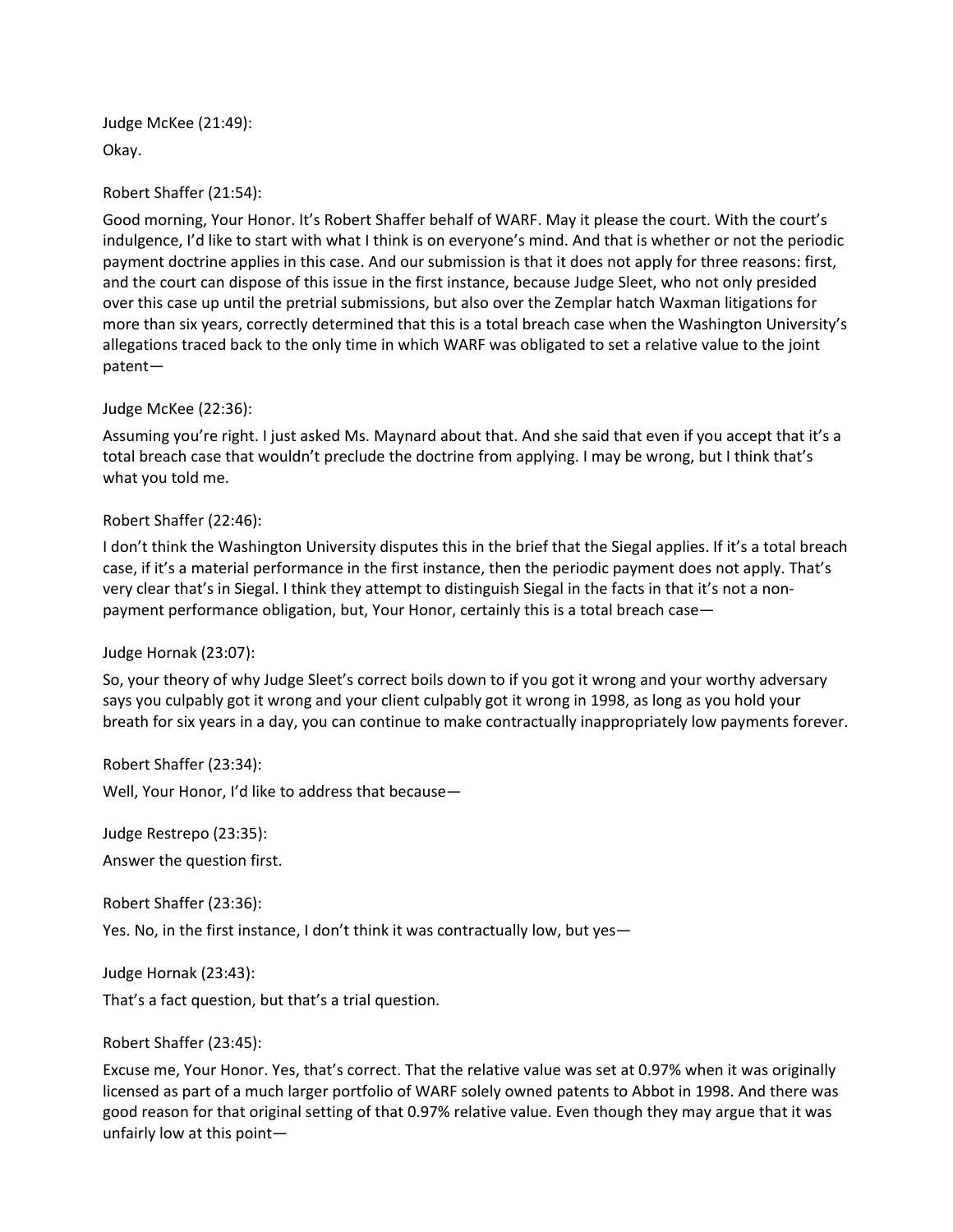Judge Hornak (24:06): And that's why we have trials.

Judge Hornak (24:08):

And that's why we have trials, but I don't think it's in dispute. The only evidence that they can point to that's in dispute is what their experts say—

Judge McKee (24:15): [**Inaudible**] [Laughs].

Robert Shaffer (24:15):

And expert testimony based on customary practice, when the terms of the inter-institutional agreement in this case are clear—and the follow up your point, Your Honor, there is no written obligation. There's no express obligation for WARF at any point in time to revisit the relative value that it set in the first instance—

Judge McKee (24:37):

Well, let me [**inaudible**] that. You're saying the obligation, the implied obligation of good faith does not require you to periodically reassess the value of the patent?

Robert Shaffer (24:46):

No, it's a little bit different than that, Your Honor. The implied covenant of good faith and fair dealing certainly cannot rewrite the terms that are expressed in the agreement. And we address that in summary, judge—

Judge Hornak (24:57):

So if it turns out that your client got away with it in 1998 and they successfully held their breath for six years and a day, tough.

Judge McKee (25:03):

Get over it.

Robert Shaffer (25:06):

I think that's right. I don't think that's a fair characterization of the facts—

Judge Hornak (25:10):

But that's what they allege.

Robert Shaffer (25:11):

That's what they allege.

Judge Hornak (25:12):

And we haven't had a trial, so we don't know what the real facts are.

Robert Shaffer (25:14): Correct.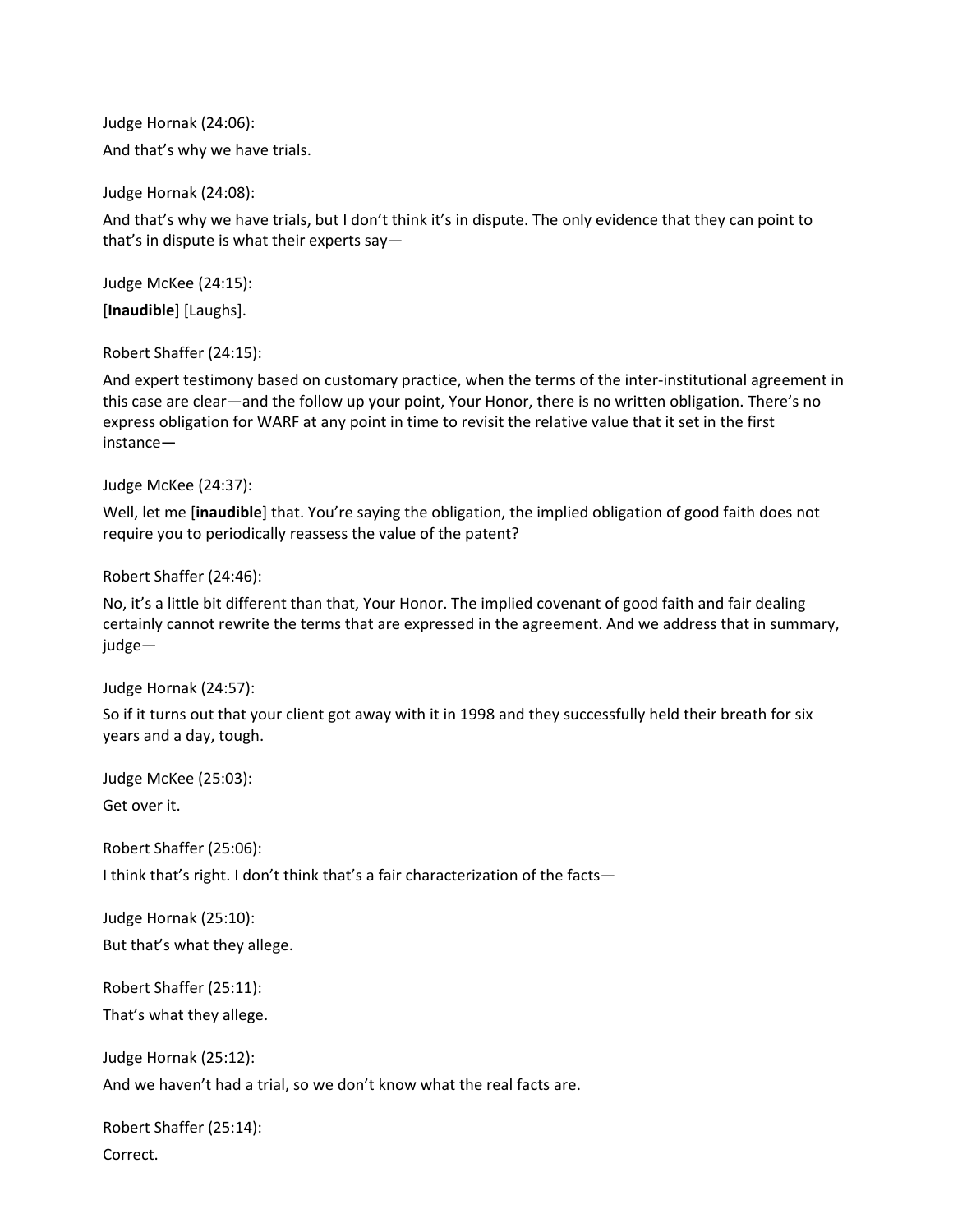Judge Hornak (25:14):

We know what they say they can—they think they can prove. If it turns out that that's what they could prove, you're going to ask for a judgment in your favor, because you're going to say, "That's the way the cookie crumbles."

Robert Shaffer (25:25):

The statute of limitations applies. And Judge Sleet correctly determined that there was a total of material failure alleged—

Judge Hornak (25:34):

So you then get a license to make 20 more incorrect payments because they didn't do something within six years of 1998.

Robert Shaffer (25:41):

Well, I don't think that's exactly correct, Your Honor, because again, there's no express requirement for revisitation and there's good reason for that. And it's not hypothetical and it's not anecdotal. They explained to the Washington University from the very first instance, and I'm at pages 1004 and 1005 of the record in which they explained that because it was very difficult to determine whether a given patent at a given point in time was used by a licensee that they needed flexibility in signing the relative value in the first place—

Judge Hornak (26:11):

But if you're right on the law, your answer to my question should be a bold vigorous, affirmative, "you got it Judge. That's exactly what can happen."

Robert Shaffer (26:18): Well.

Judge McKee (26:18): That's right.

Robert Shaffer (26:18): That is exactly right, Your Honor. And—

Judge Restrepo (26:22):

So is Ms. Maynard wrong? When she says there was an obligation to revisit the value of these contracts, given significant events?

# Robert Shaffer (26:29):

She is wrong, Your Honor. And here's why; they were given an opportunity to negotiate the terms of this agreement and during the negotiation and formation of the terms of this agreement to follow up on Judge McKee's point, they did negotiate for the right to use the patent for non-commercial purposes. They negotiated the right to use it for teaching and for research, but all of the commercial purposes were granted to WARF. And at that point in time, what did they not do? They did not ask WARF for any reason, whether it be a milestone based on some threshold of royalties, based on the sale Zemplar or some significant event, whatever that is, they did not ask for WARF to write that into the terms of the agreement. There's nothing expressed in the IIA whatsoever that says that WARF has to go back and revisit. And there's good reason. The WARF—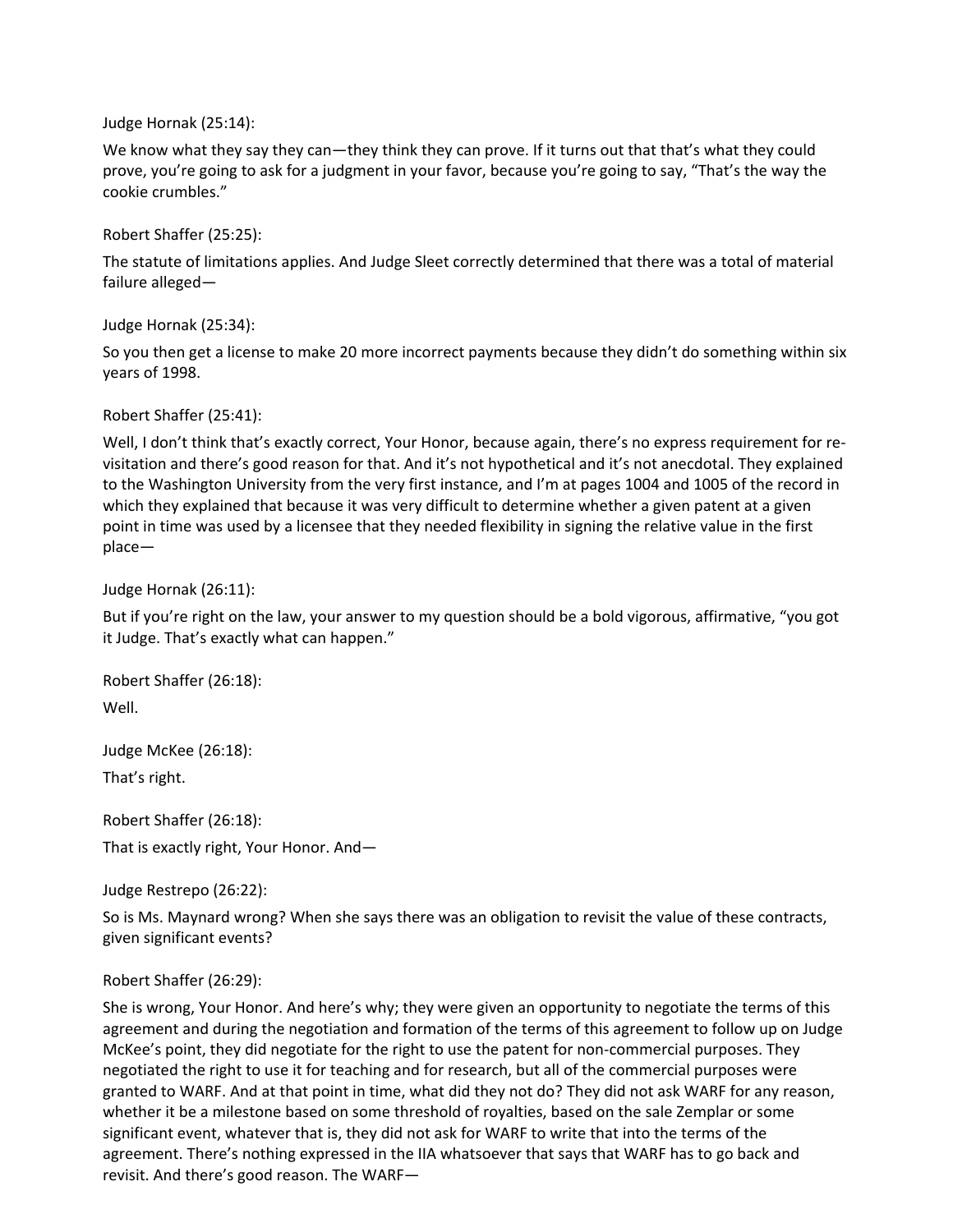#### Judge McKee (27:15):

What, let's assume that's true. But what about the obligation for good faith? Let me give an example. Let's assume that you enter an agreement that same two parties enter an agreement for some sort of glue. There's a chemist at university who's working in a formula that he thinks is going to be the—be all and the end know of glue. This is going to make super glue look like egg white. It's going to be so strong. It's going to take the piece of welding. So they into this agreement and you are asked to value this glue, and you have people that use glue, and it doesn't work. There's a temporary, very transient, temporary bond, and two pieces of paper don't stick together. So you value it very, very low and six months later. And that's the, you start making payments that all is based upon the fact that you look at this glue and two pieces paper don't stick together very tightly.

# Judge McKee (28:03):

Six months later, someone comes in and goes, that glue that we've found, we can put it in these little yellow things. We can call them Post-Its so you can make a fortune. So at that point, the value of that glue is substantial. You're saying at that point, there's no obligation to go back and say, and this is what happened with the glue and Post-Its, there's no value or no obligation to go back. And, you know, we thought your group wasn't worth anything because it did not create a permanent bond between your pieces of paper. But now we realize there's a very important commercial value to not having a permanent bond between two pieces of paper, and we're going to reassess your patent. You're saying they don't have to do that. They can just go ahead. Assume that that patent is worthless and sell Post-Its and not compensate them for it.

Robert Shaffer (28:49):

Your Honor may seem like a harsh result but we have—

Judge McKee (28:50):

[**Inaudible**] have a ridiculous result.

# Robert Shaffer (28:53):

Well, Your Honor, you have to take into account that WARF was responsible to 26 other inventors who also shared in the royalties of the sale Zemplar.

# Judge McKee (29:01):

But what does your obligation to 26 inventors have to do with your obligations to them under your contract?

# Robert Shaffer (29:06):

Well, again, there's no reason to revisit the relative value and for a good reason, because changing the relative value as to their one patent will necessarily adversely affect the relative value as to other patents, maybe many other patents in their portfolio as a whole. We're talking about a relative value has to equal up to a hundred percent and they made this very clear to them from the get-go that they needed flexibility and is signing a relative value under iii-A, little roman numeral three, from the very beginning, they followed up on that concept and they said, what do we do? We imply a blended rate to the overall payout for each of the patents in the—

Judge Hornak (29:40):

So the contractual principle is one and done?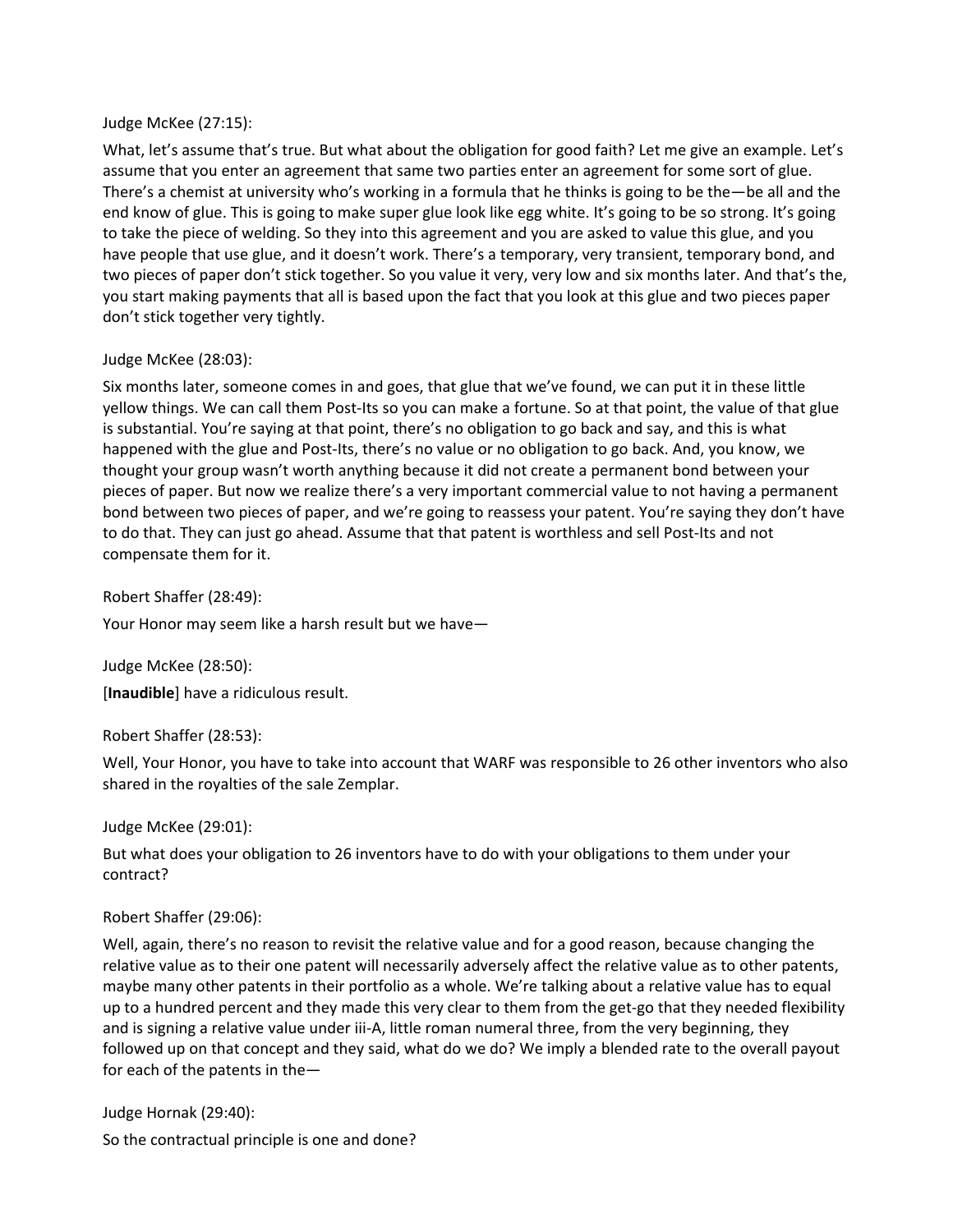Robert Shaffer (29:43): Correct. That is correct, your Honor.

Judge Hornak (29:44): That's what the deal of the parties was as a matter of law.

Robert Shaffer (29:47):

As a matter of law.

Robert Shaffer (29:48):

And you know what it played out exactly like that, Your Honor, because it is undisputed. From 1998 until 2011, Abbot did not use the joint patent. It's undisputed that Abbot did not list the joint patent in the orange book until 2011. And what did WARF do? Did they skip payments? Did they miss payments? Did they say, "We're not going to pay you because Abbot's not using the patent?" Not at all, your Honors. They continued to make the payments they were contractually obligated to make under the terms of the II and the 0.97% relative value that they set in 1998, and then Washington University accepted those payments and endorsed those checks.

Judge Hornak (30:23):

So you made a terrific down payment on a jackpot.

Robert Shaffer (30:26):

That's right. That's right.

Judge Hornak (30:27):

And you're saying that, as a matter of law, that was the deal with the parties.

Robert Shaffer (30:30):

That was the deal with the parties. And now they're trying to come back in hindsight being 2020, but they point to the orange book, they talk, they speak to all these litigation activities. Again, those were expressed with, in the terms of the contract are free, Your Honor, to section nine of the IIA, that's at A50 and 51. Washington University had absolutely no rights to do anything with respect to the litigation.

Judge McKee (30:53):

Why wouldn't that be a fact question? The meaning of the parties—the intent of the parties to the contract? Why would that be summary judgment?

Robert Shaffer (30:57):

Well, it's a legal question that I believe that the Judge Sleet determined, Your Honor-

Judge McKee (31:03): He determined it as a matter of law.

Robert Shaffer (31:03):

And more, it's outside the limitations period. If we want to look at what's inside the limit—

Judge McKee (31:11):

That gets this equitable to stop on why wouldn't one, the occurrence of the facts be a disputed fact as she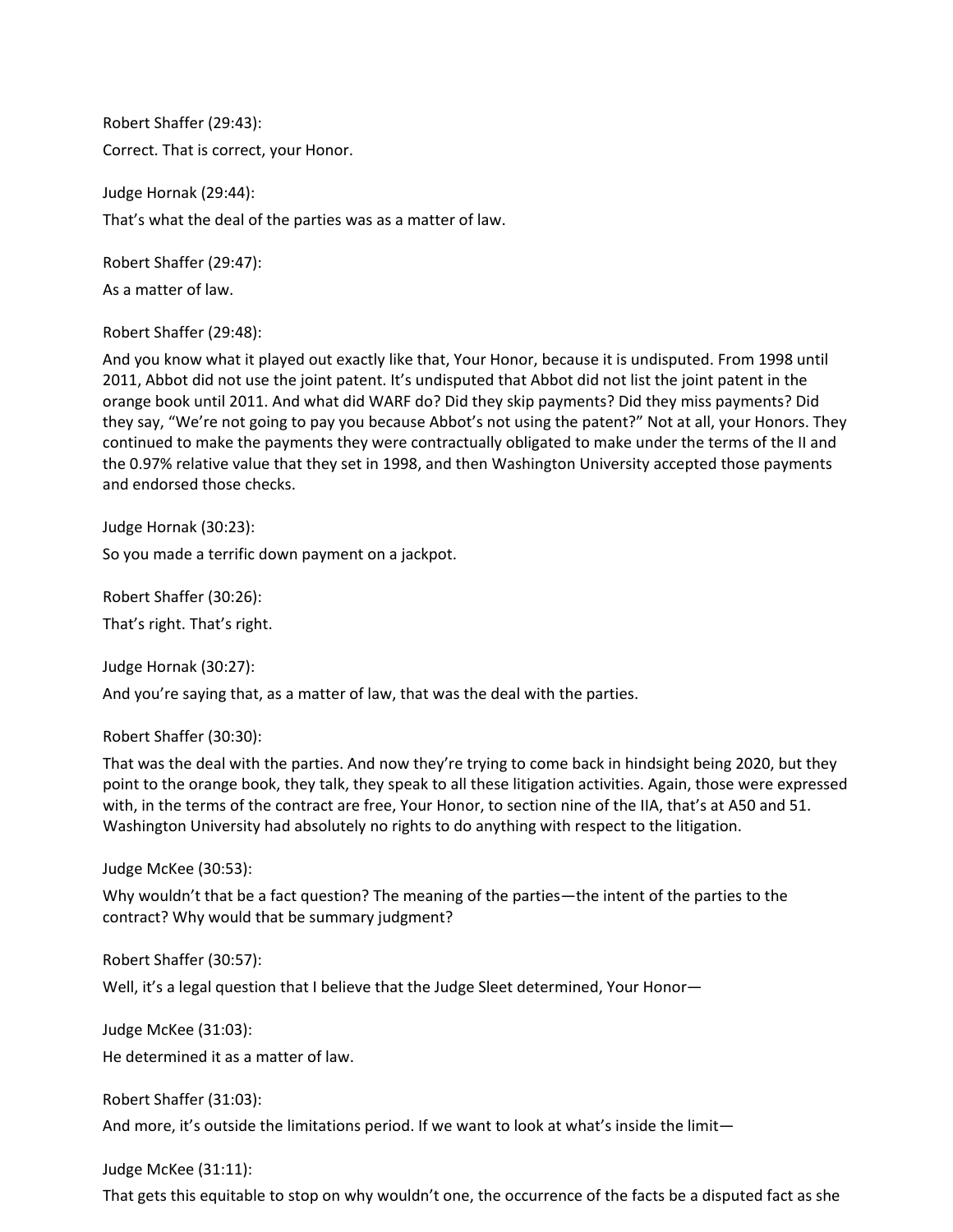represented them, whether not was reliance. Why wouldn't that be disputed fact and whether or not reliance was reasonable? Why wouldn't all those things be disputes of fact?

Robert Shaffer (31:25):

Well, if we're talking about estoppel, it's outside the limitations period, Judge Sleet correctly found and you viewed it in light most favorable to them. There's no factual record to build here, except for some expert testimonies only going to talk about customary practice in the industry. There's no detrimental—

Judge Hornak (31:42): [**Inaudible**] admissible evidence?

Robert Shaffer (31:42):

It it's certainly admissible Your Honor, but it doesn't shed any light on what happened. They—

Judge Hornak (31:48):

So you're saying it's admissible evidence. It's not very good. Or it's admissible evidence that as a matter of law is not sufficient.

Robert Shaffer (31:56):

I think it's the latter, Your Honor, I think it's admissible evidence, but I don't see how it's going to help the court in determining the meets and bounds and what was required under the IIA.

Judge McKee (32:05):

When they asked you to see the Abbot license, you're saying that was outside of the period of limitations?

Robert Shaffer (32:10):

The Abbot license. And I'd like to address the 1998 email. And this is at A171 in the record, Your Honor. There is absolutely—they argue on the—in the reply brief of page 21, that they requested the license to determine whether or not the relative value is fair. That cannot be the case. First off, there's nothing in the email—

Judge McKee (32:30):

Break that down. What cannot be the case? That they did not request it or the reasons they gave for requesting that were not right?

Robert Shaffer (32:34):

The reasons that they requested were not right. There's no mention at all in the relative—in the email about relative value at all.

Judge McKee (32:41):

Did they request to see the license?

Robert Shaffer (32:41):

They well, there was no license to request, Your Honor. The license was not executed until September of that year. This request came in May and that's in the body of the email.

Judge McKee (32:51):

Okay, and what did they request?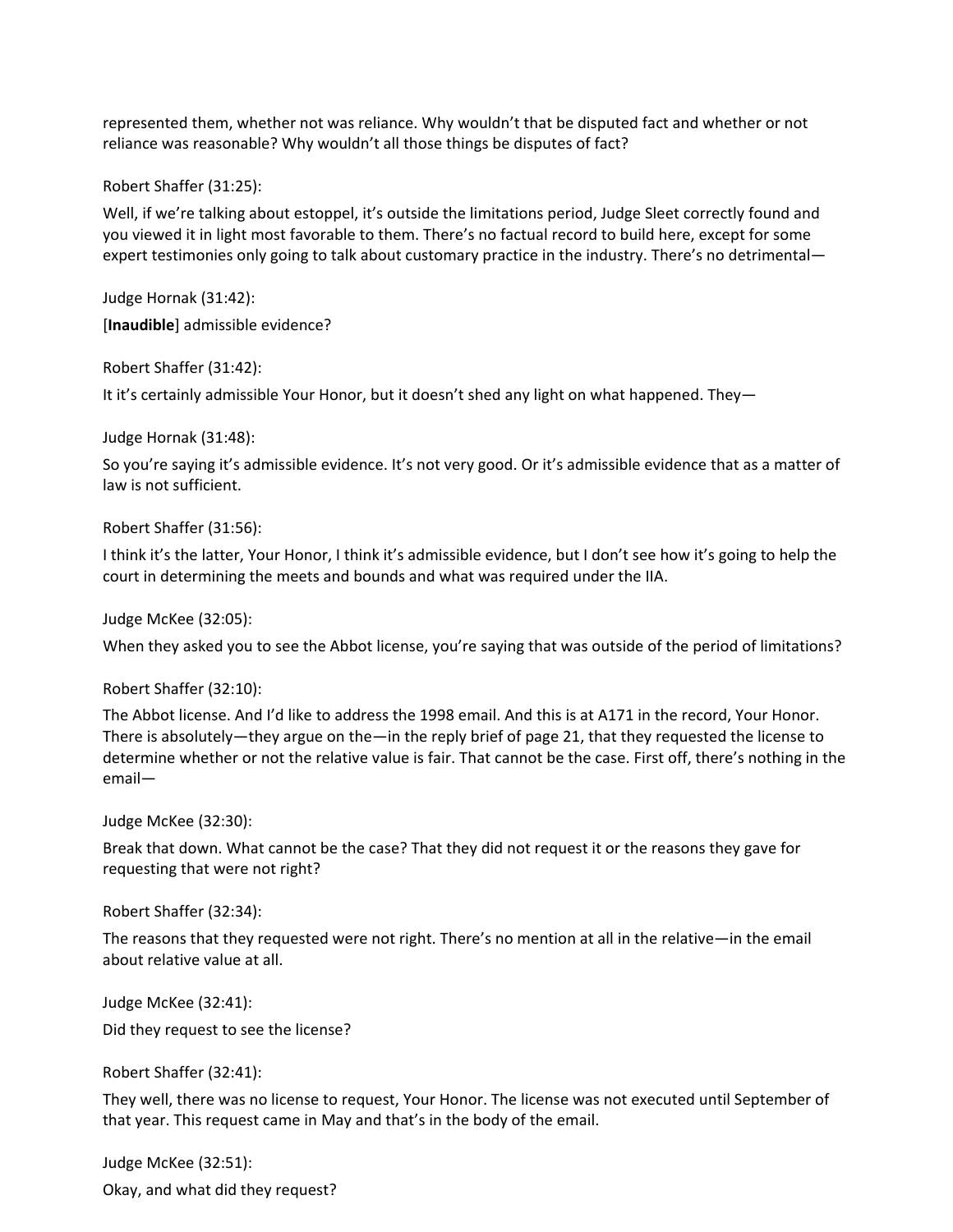Robert Shaffer (32:52):

They request—they requested the license. There was nothing to give them.

Judge McKee (32:57):

Then you responded—did your client respond, we can't give you the license, whether or not one exists because of confidentiality concerns with Abbot.

Robert Shaffer (33:04):

Well, if I could turn your attention to what actually the email says and my friends on the other side conveniently leave out, the last sentence of the email where WARF tells. And they responded within the hour, Your Honor. So there's no concealing here.

Robert Shaffer (33:16):

There's—

Judge McKee (33:16):

Wait a minute, there's no respond within the hour does not make [**inaudible**].

Robert Shaffer (33:20): Understood, understood.

Judge McKee (33:22): It may be considered very quickly.

Robert Shaffer (33:23):

Okay. Well, what they said, Your Honor, was I would think that your office would have the same restrictions. Okay. That's not referring. And that was with respect to confidentiality.

Judge McKee (33:33):

Say that again.

Robert Shaffer (33:34):

They said quote, in the email and the response back to Washington University, in terms of the confidentiality, I would think that your office would have the same restrictions. So there was no relative value.

Judge Hornak (33:45):

Don't trial judges call that a non-responsive answer?

Robert Shaffer (33:48):

I don't think so, Your Honor—

Judge Hornak (33:49):

That's not you by the—your client in the email.

Robert Shaffer (33:52):

Well, they say that there was no license agreement because it hadn't been drafted. There was no context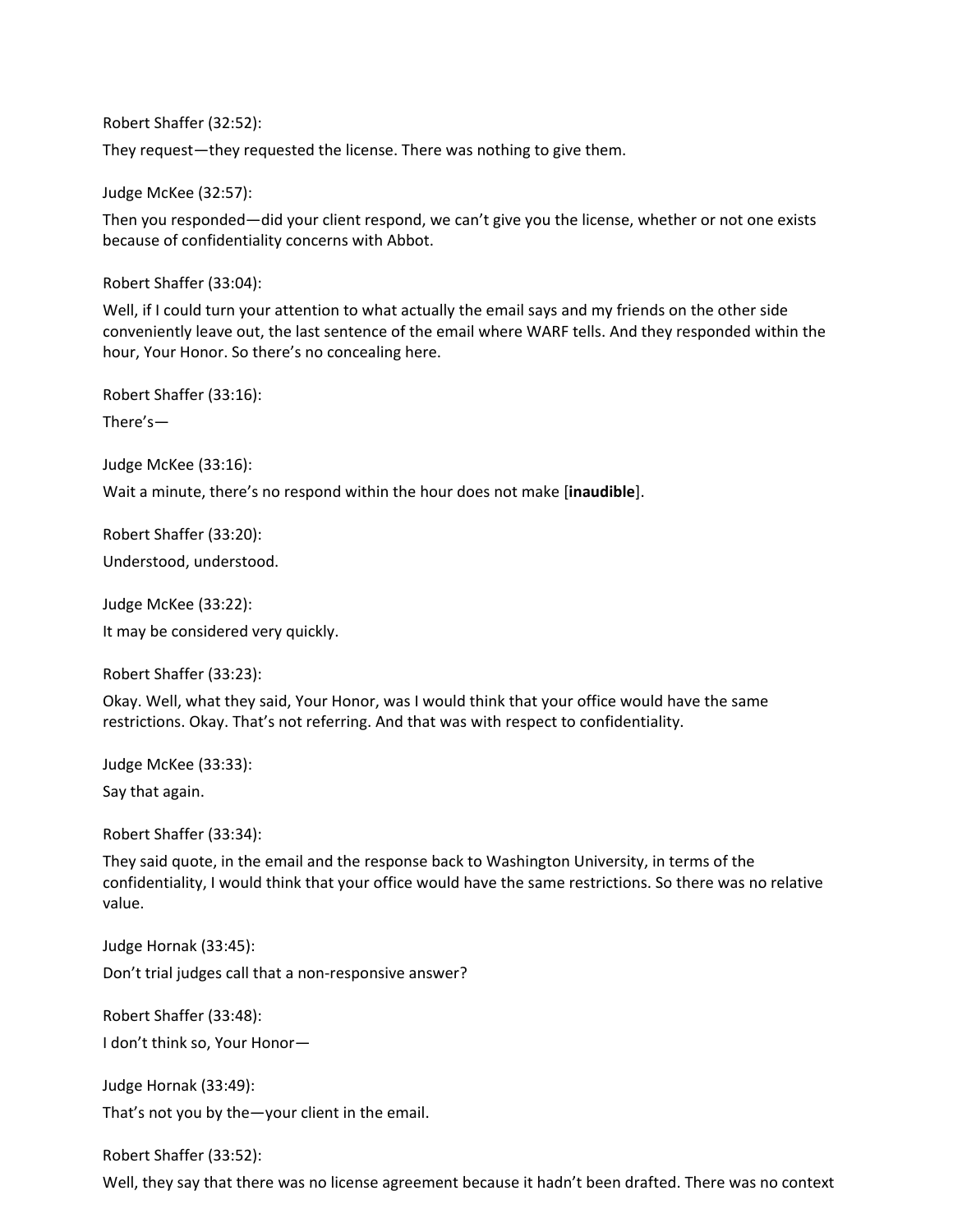with respect to relative value. The relative value hadn't been set and wasn't going and hadn't, and wasn't set until six months later in November.

Robert Shaffer (34:05):

So the fact that they say that they're arguing that they requested it for terms of relative value simply can't be true.

Judge Restrepo (34:10): So they turn the information over in November?

Robert Shaffer (34:13):

The relative value is not set until November—

Judge Restrepo (34:15):

November. So at that point, did they knowing that there's a request out there, did they turn it over?

Robert Shaffer (34:19):

At that—well, there was no request for relative value here, Your Honor. There's nothing in the email that says anything about relative value. It just says Dr. [**Inaudible**] would like to see any license or amendment that has been executed.

Judge Restrepo (34:32): So when was the license available?

Robert Shaffer (34:34):

The license was not executed until September of 1998.

Judge Restrepo (34:38):

And at that point that you—your client obviously turned it over knowing that it was a request, right?

Robert Shaffer (34:40):

Well, they did not turn it over due to their own confidentiality practice. But moreover, Your Honor, the fact is under the 2001 letter that she cites and that's at 854 in the record.

Robert Shaffer (34:55):

There's no question that. And Judge Sleet determined this, that there is nothing stopping the Washington University from filing suit. At that point in time, they knew the relative value. They knew the number of patents in the portfolio. They knew who the licensee was to Abbot. They had received royalty checks for the past three years and they could reverse calculate to determine exactly—.

Judge McKee (35:17):

Explain that term to me. You both use what is the reverse calculate mean?

Robert Shaffer (35:21):

Sure. Based on the, the terms in the IA that are explicit based on the revenue received, and to answer Your Honor's earlier question, the royalties were based not on some significant event, but based on the sales of the Zemplar drug product. So they would take the total sales, and based on the 1993 agreement that carried over into the 1998 agreement, the royalty obligation was capped at 7% to WARF.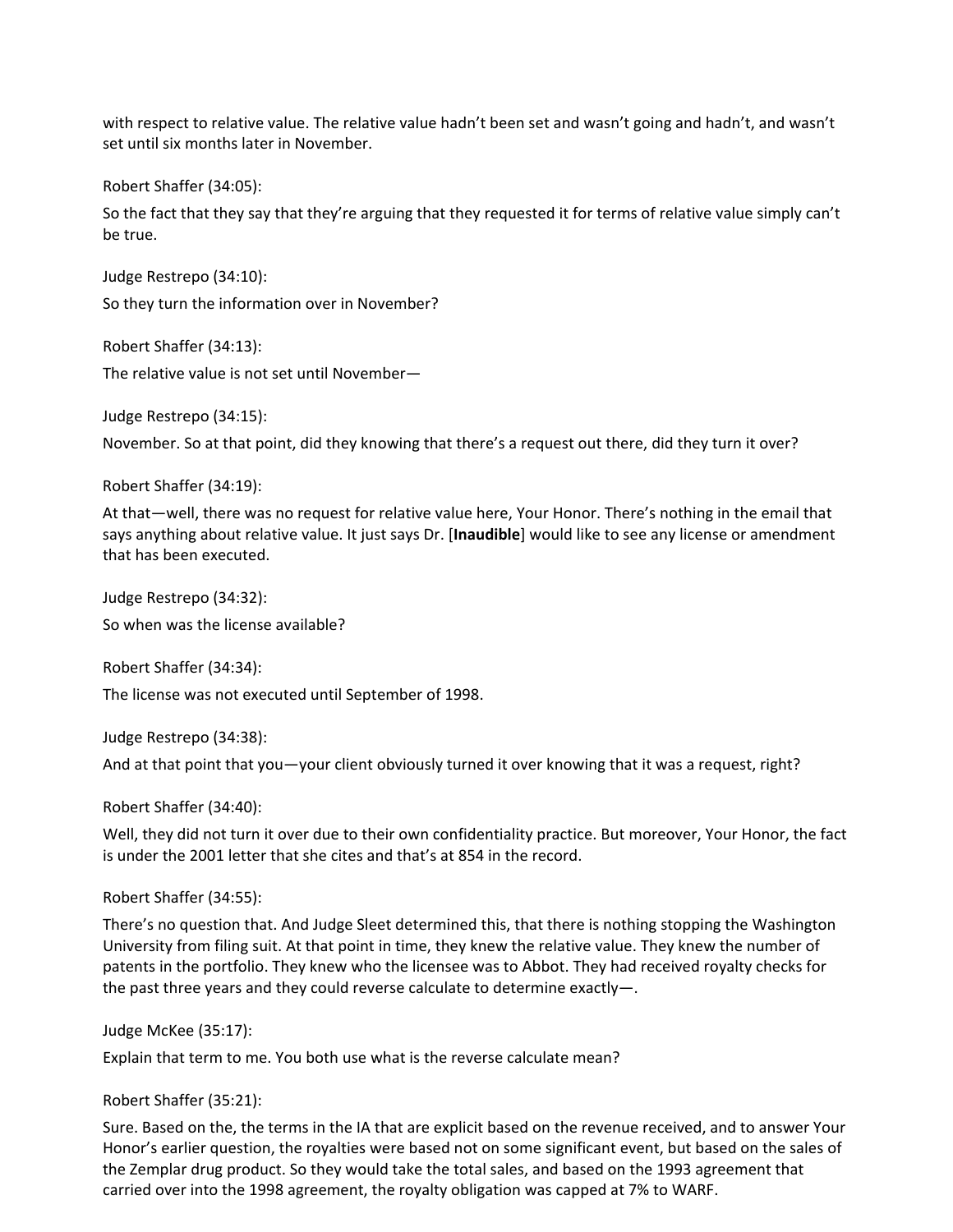#### Robert Shaffer (35:45):

WARF took those revenues, and per the agreement, they took out the 15% administration fee for the prosecution. They took out one third. That was the agreement. Those are expressed in the IIA, and they could take based on that 0.97% royalty relative value, which they told them about in the 2000 letter. They could divide the amount of the royalty payments that they received to come up exactly with the amount of royalty that WARF received. And Judge Sleet correctly found that there was nothing for them to follow up, to ask a question. If it wasn't again for the license agreement, it certainly could be, Your Honor, for a list of the patents, because that's all they needed. And they admit that's all they needed to determine whether the relative value was fair or the patent numbers, or they could have questioned the policies and how they came up with the 70/30 split. They didn't follow up at all, and they didn't follow up for 12 years—

# Judge McKee (36:37):

So are you saying the relative value was wrong, but they could have found that out back then. They really didn't do the kinds of things one would expect of them to find out that we were screwing them. Is that what you're arguing?

# Robert Shaffer (36:48):

Well, Your Honor, they were told expressly what the relative value was, and it was 0.97%. And we have to view this not as myopically as they are, but the fact there was 31 other licensed patents that provided value to the overall Zemplar product. And that was all explained to them, Your Honor.

# Judge McKee (37:06):

Didn't there come a time where it became clear to someone outside of Wash U about the relative value that they'd been relying upon and accepting one Wash U guided that was wrong?

Robert Shaffer (37:16): Now, no, Your Honor, because respectfully—

Judge McKee (37:19): It when it was the only patent supporting Zemplar, it's got to be huge at that point.

Robert Shaffer (37:24):

When it was the only after the expiration, the compound patent in 2014—

Judge McKee (37:28):

Right, right.

Robert Shaffer (37:28):

I can see, Your Honor, the value of the patent change, but that's the purpose, but not the relative value—

Judge McKee (37:35):

[**Inaudible**], I'm beginning to feel Ms. Maynard's frustration, A lot of problems not answered.

Judge Restrepo (37:37):

How could the relative value not change if it's the only one out there? You told me the relative value doesn't change?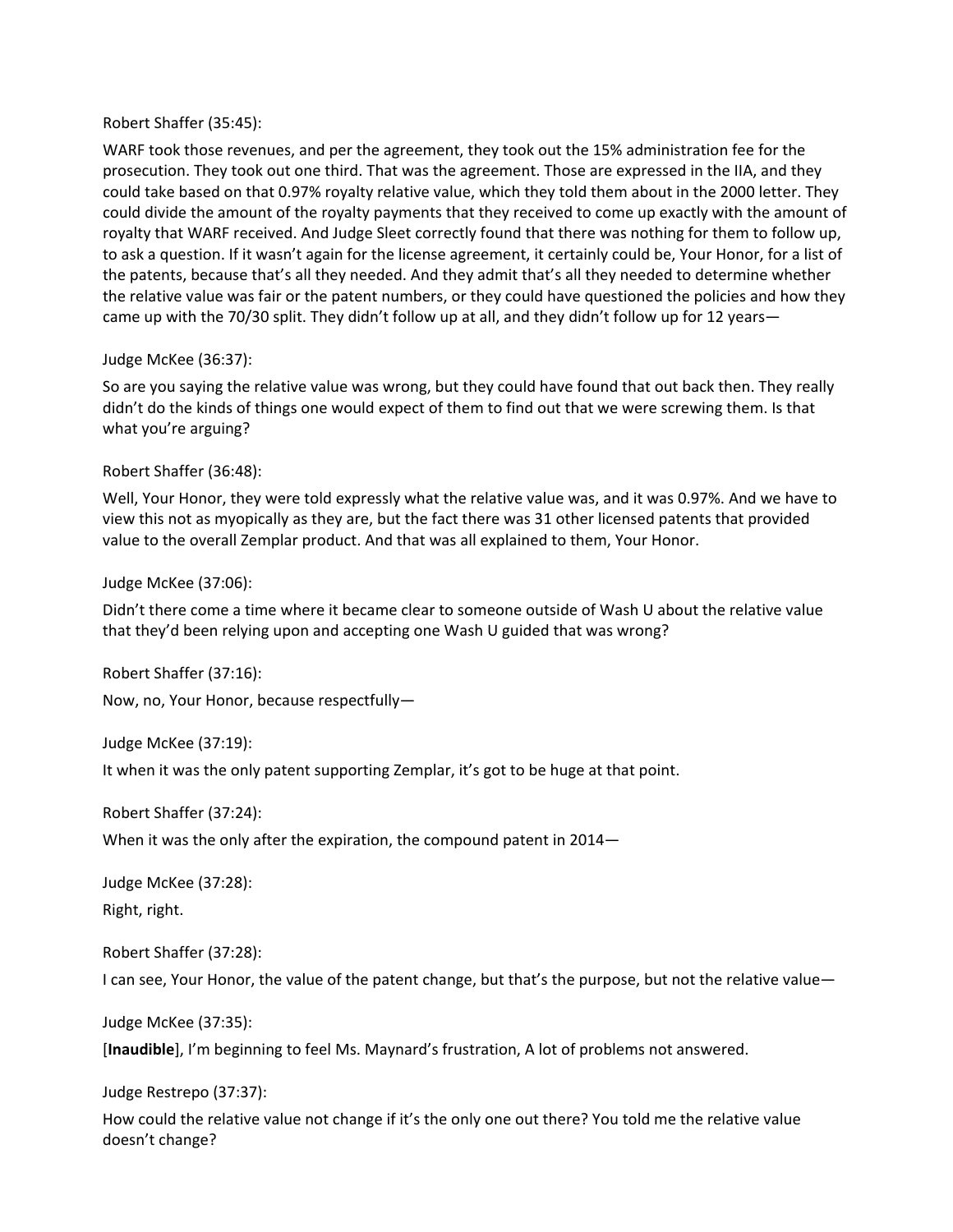Robert Shaffer (37:43): Well, the relative value as to all the other patents, there were still some in existence—

Judge Restrepo (37:48): But fewer.

Robert Shaffer (37:49): But fewer—

Judge Restrepo (37:50): So how does the relevant? I don't get that.

Robert Shaffer (37:51):

But in view, Your Honor, of the fact that the compound patent dominated all the other patents in the portfolio all the way up until 2014, that it's a blended—it's a blended theory that's paid out throughout all of time. And even though the patent wasn't being used, they were still getting paid on it. They say it wasn't fair, but that discounts the fact that they were getting paid on it for more than a dozen years—

Judge McKee (38:12): But that's the deal. That's not that doesn't—

Robert Shaffer (38:15): That's the deal.

Judge McKee (38:16):

They're getting paid on it. And they agreed to that. The issue is whether not there came a time when they're being paid unfairly. So you were saying, "Well, look, you're getting paid on it all these years, and it was a worthless patent. So what's the big deal?" So finally it became with some money, okay. We didn't change the value, but you were getting money for years that maybe you shouldn't have gotten. Is that something that's kind of what you're arguing? You're getting all this money all these years. The patent was worthless, there comes a time when it's no longer worthless, that's the deal you made.

Robert Shaffer (38:42):

That was the deal that was made from the very beginning. And they knew that was the deal, Your Honor. That was explained to them. That's exactly what Judge Sleet determined—

Judge McKee (38:50):

Well, but it's only the deal that if they made, if there came a time when the value of the patent changed and they somehow were fairly compensated for the patent, that's what I understand the deal to me. We're saying there's no obligation to reassess the value.

Robert Shaffer (39:02):

There absolutely is no obligation on behalf of WARF to revisit, reallocate, and reset the value at any point—

Judge Hornak (39:07):

Even under the doctrine of good faith and fair deal?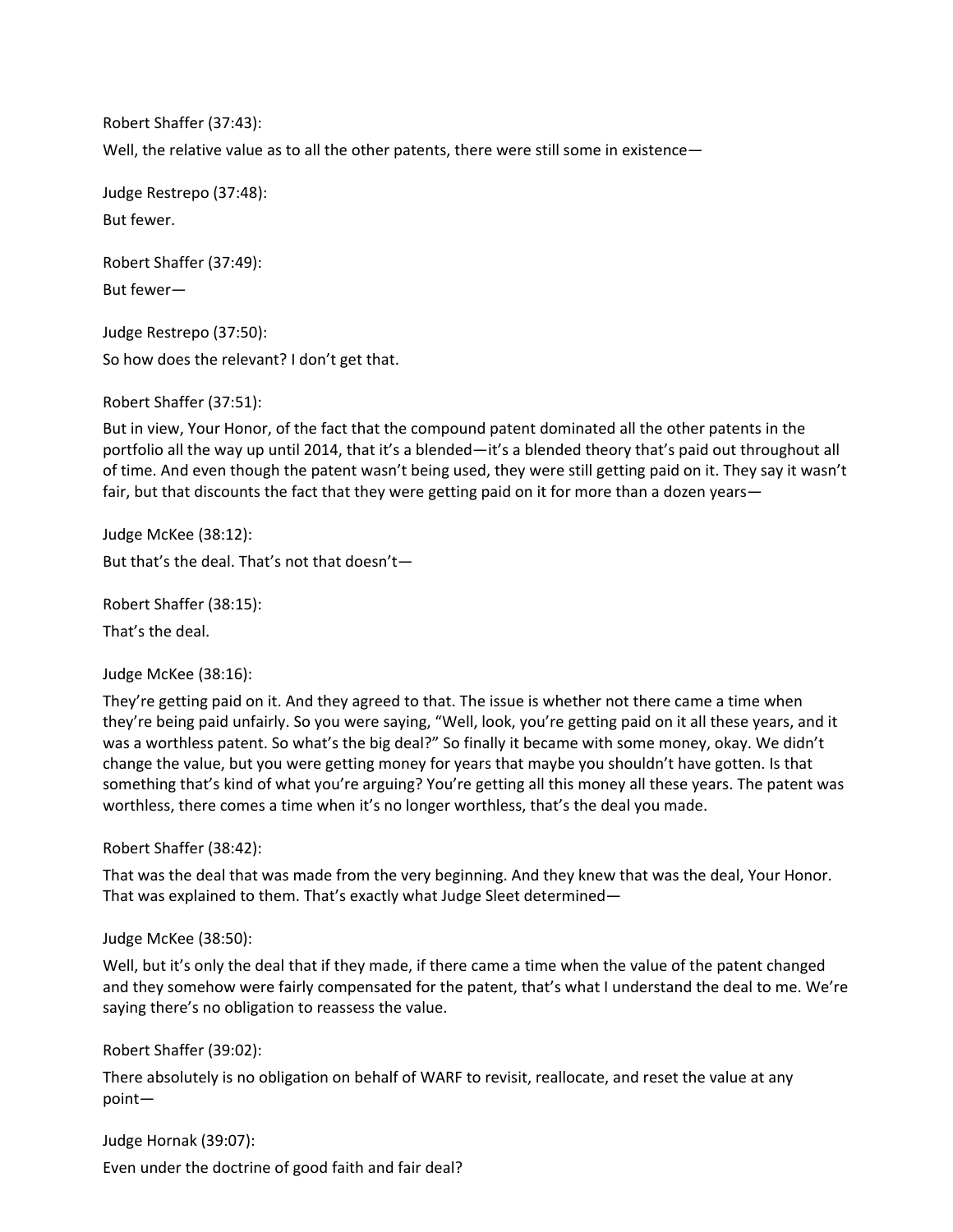Robert Shaffer (39:10): That would require rewriting the contract. And that's correct, Your Honor.

Judge McKee (39:12): But it's implicit.

Robert Shaffer (39:15): It's not because it's not expressing—

Judge McKee (39:17):

But you're saying that the implied doctrine of good faith. It's not implied doctrine of good faith [**inaudible**].

Robert Shaffer (39:22):

I refer, Your Honor, to the super value case in that the implied covenant of good faith in fair dealing cannot provide an independent source of obligations from which a court may draw to reform agreements, because they peer with the benefit of hindsight to the inequitable—

Judge McKee (39:38):

Okay but the key language there is to reform the agreement.

Robert Shaffer (39:40):

That's right.

Judge McKee (39:40):

That's what's going into this. This was basically within the realm of the expectation of both parties. You're not reforming the agreement, you're refining the agreement. You're putting gloss on what the parties in agreement intended. And then it seems to me back into a question of fact, and that's not summary judgment.

Robert Shaffer (39:56):

I respectfully disagree, Your Honor, because it does—

Judge McKee (39:59):

Well you have to, because if you have—if you don't, you'll lose.

Judge Restrepo (39:59):

[Laughs].

Robert Shaffer (39:59):

It does take a rewriting of the terms of the contract to require an obligation on WARF to revisit for any reason. They say some significant event. That's unworkable, and I don't know what that means.

Judge McKee (40:14):

Well, how are—here they're the book is a significant part, isn't it?

Robert Shaffer (40:16):

Well, it was a significant event in 1998—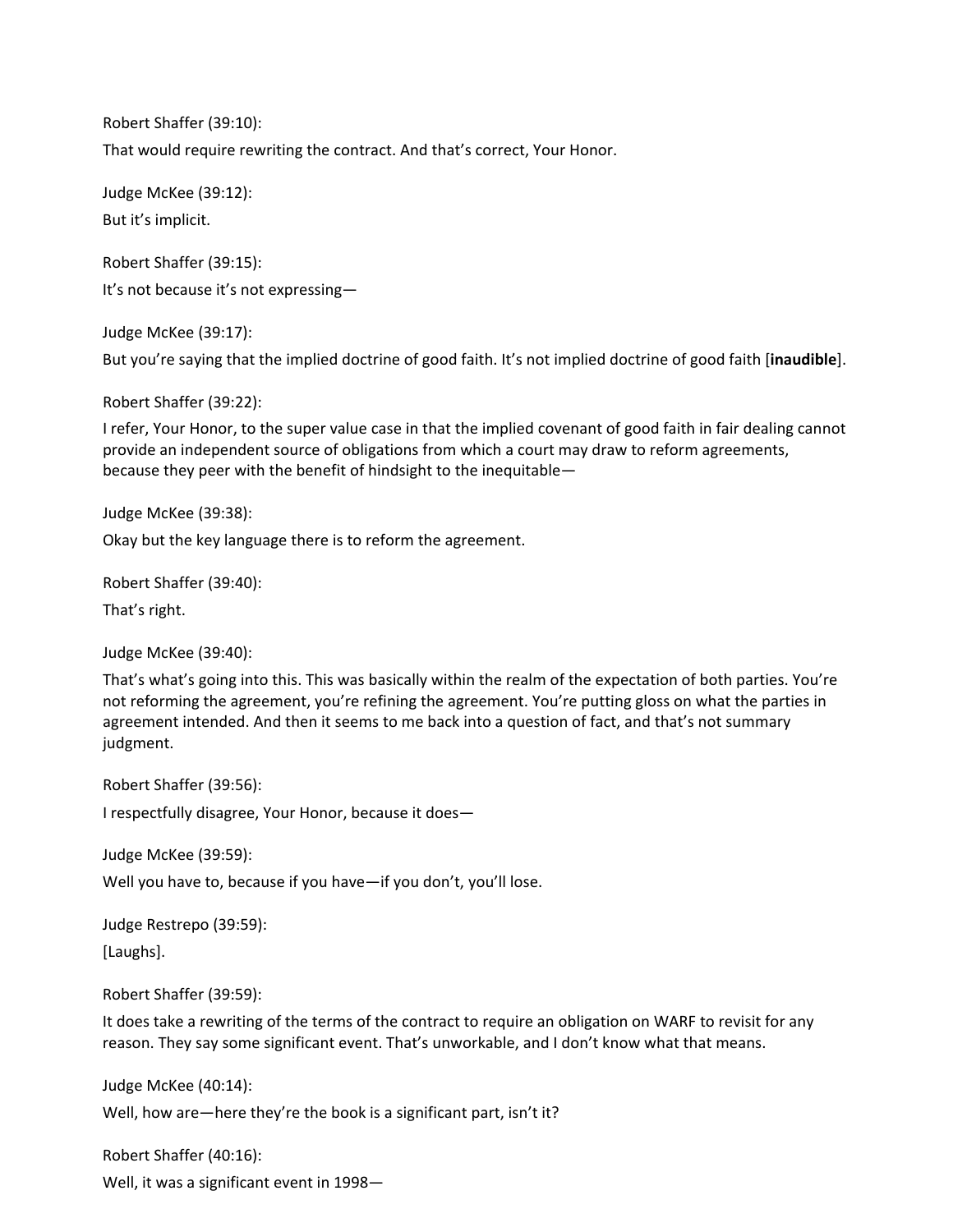Judge McKee (40:20): Well, is that you're saying it's unworkable.

Robert Shaffer (40:22): It under—

Judge McKee (40:22): Is it a significant event?

Robert Shaffer (40:23): Under hatch Wiseman? It's yes. It's a significant event—

Judge Restrepo (40:26): Okay.

Judge Restrepo (40:26): In terms of litigation.

Judge McKee (40:28):

And the other patent supporting Zemplar expiring. That would seem to me be extraordinarily significant event.

Robert Shaffer (40:34):

Your Honor, if I could go to your first point because I just to follow up—

Judge McKee (40:37):

Well you need to answer this question yes or no first, and then go back to time if you want to, but answer this question.

Robert Shaffer (40:41):

It's not an extraordinary event in view of the way in which the agreement was originally structured.

Judge McKee (40:49):

But then we get back to the meat of the agreement. I'm just trying to keep this simple and getting a question answered. I'm having a hell of a time doing that.

Robert Shaffer (40:53): Well, Your Honor, I'm trying to answer—

Judge McKee (40:53):

You're supporting Zemplar expire. So the only patent supporting this drug, which is I understand is of incredible value in the area of kidney transplants and kidney disease. So in the one patent supporting that and all of a sudden is of no greater value than it was there for years earlier, when a lot of patents were supporting Zemplar.

Robert Shaffer (41:13):

No, I'm willing to acknowledge that. Of course, the value is greater. But the point here is that the litigation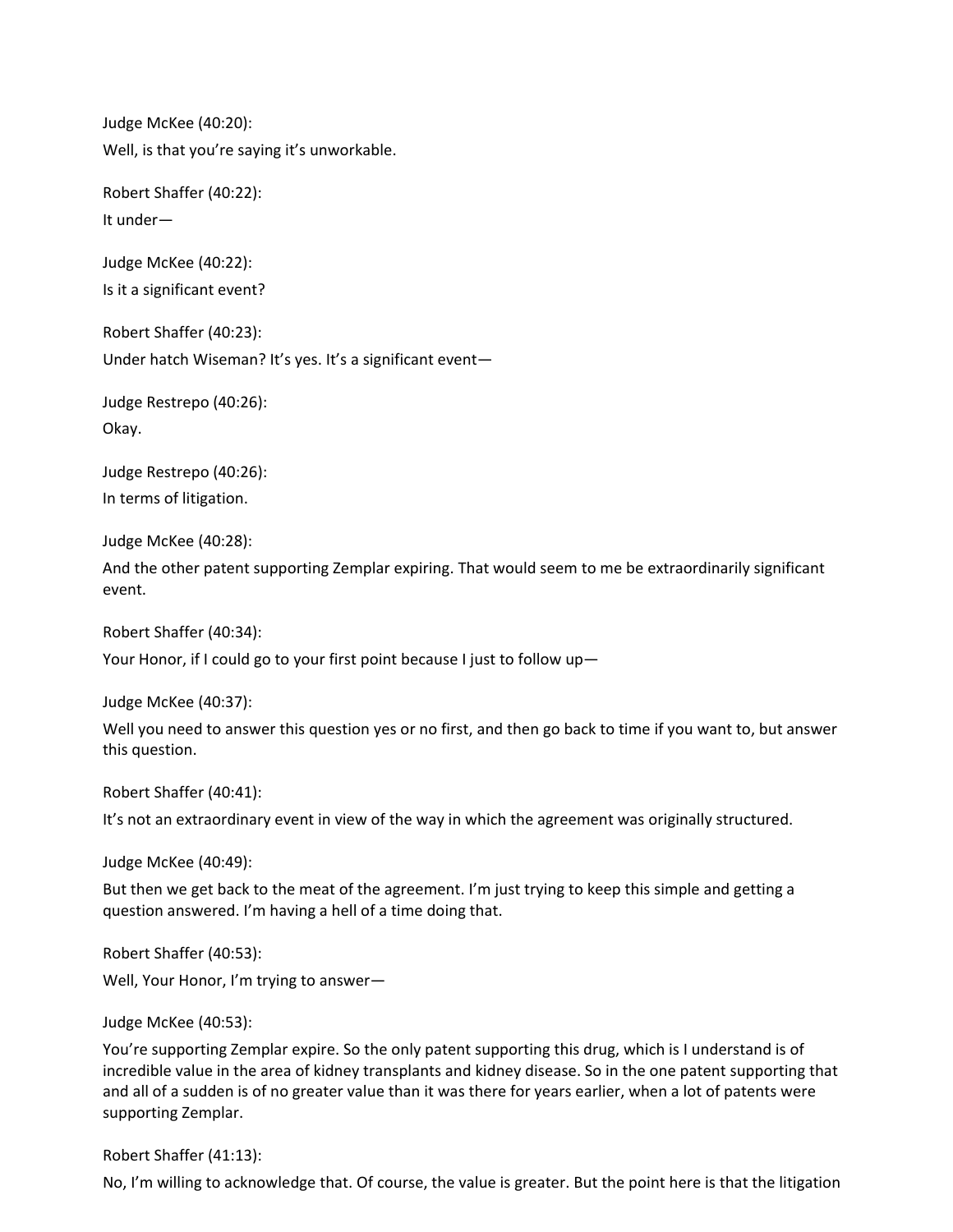activities and certainly the orange book listing is contemplated in the original bargain for exchange between the parties—

Judge Hornak (41:25):

Because it's written there or because that's the course of dealings of the parties and a reasonable understanding of parties in their shoes?

Robert Shaffer (41:31):

It's written into the agreement, and it's very important to note that all commercial rights were granted to WARF in section nine of the IIA in the pages 49 and 50 of the record, Your Honor. It's clear—I'm sorry, 50 and 51 under section nine, entitled legal actions that WARF had the sole authority to carry out legal actions, including listing of the patents in orange book, which is Abbots and Abbot's responsibility is the—

Judge McKee (41:58):

[**Inaudible**] didn't have the authority to do it. They said the argument when you did it, it changed the value of the patent that you were obligated to compensate them for.

Robert Shaffer (42:06):

And whether it changed the overall value of the patent. I don't disagree at some point in time, the 815 patent became more valuable, but throughout the term of this agreement, and this is rare area, Your Honor, for these types of agreements, the Washington University for doing nothing but sitting back and collecting royalty checks throughout the term of the agreement when WARF was responsible for prosecuting the patent, getting the patent issue—

Judge McKee (42:31):

Well, now you're back to the argument about, well, you got money, you didn't deserve all of these other years, tough dirt. You didn't get the money you didn't deserve.

Robert Shaffer (42:36):

Well, I think this was all correctly determined by Judge Sleet in the first instance—

Judge Hornak (42:39):

But your argument then boils down to, and if I'm right, it's okay, you could say it. The deal's a deal.

Judges (42:47): [Laughs]

Robert Shaffer (42:47):

Yes, Your Honor—

Judge Hornak (42:48):

A deals, a deal. And the deal was 1998 and it was frozen in amber, and there could be significant changes vast, you know, tectonic shifts in the market for the drugs. It doesn't matter, a deals a deal.

Robert Shaffer (43:02):

That's exactly right, Your Honor. And I would love to have the crystal ball that the Wash U pretends to have now, I'm sorry for my informality, but this is exactly—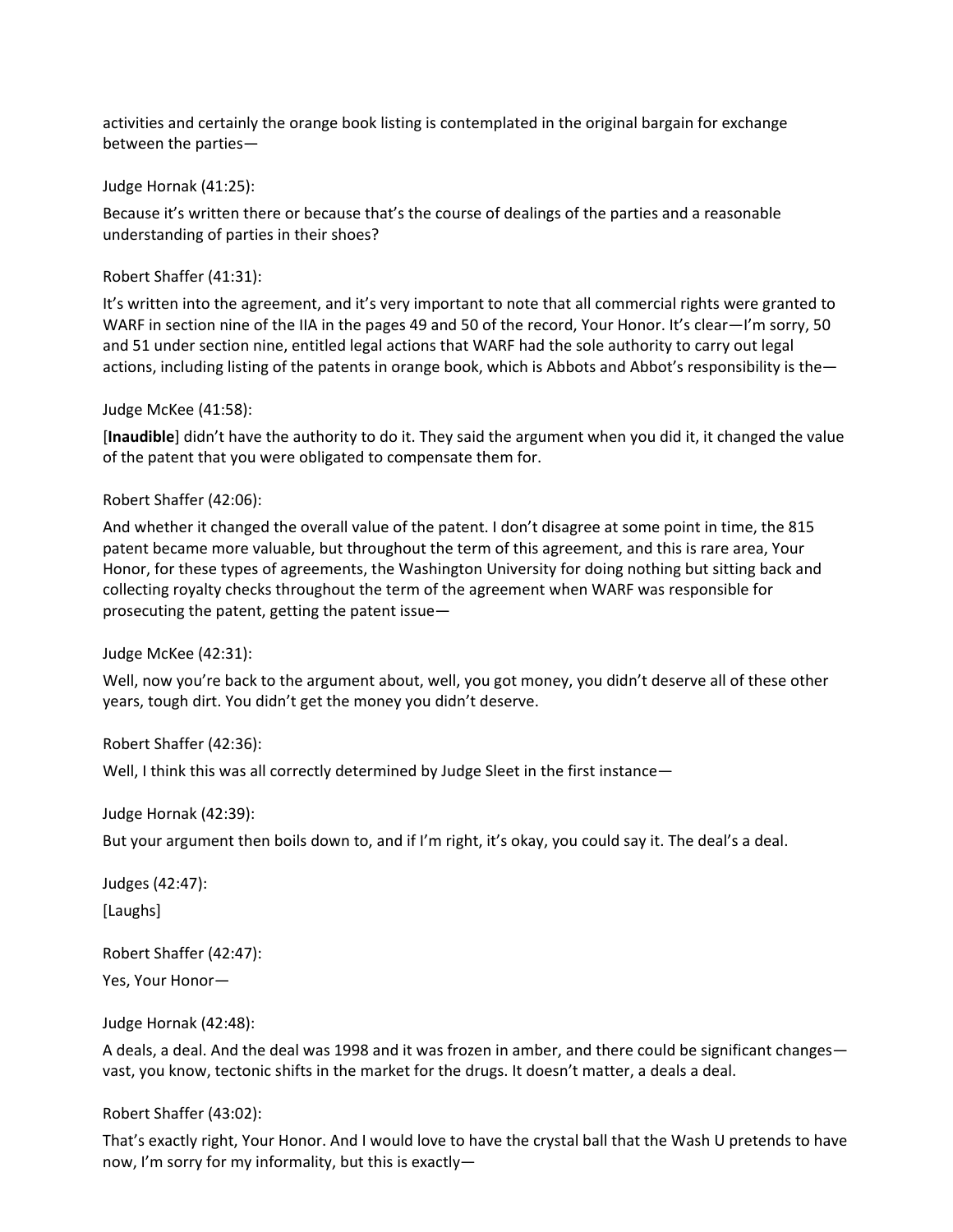# Judge Hornak (43:10): I started it. So go ahead.

# Robert Shaffer (43:11):

This is exactly what WARF was telling the Washington University from the very beginning, Your Honor, is we don't know how these patents are going to be used, and that's exactly how it played out. So, this isn't some instance, other than attorney argument in hindsight, 2020 saying, "Hey, the value of the patent changed at some point in time." Yes, you're right. It did. But this was contemplated by the express terms in the IIA. A deal is a deal and we've paying you all along, whether the patent is being used or whether the patent wasn't being used.

# Judge McKee (43:40):

I'm very confused. I thought we had gotten past this or maybe we haven't. Are you now saying that under the contract, the deal was decided value in 1998, it's X dollars, and that's what you're going to get paid for the patent no matter what happens to the patent in the marketplace, whole value may become, you are getting X dollars because you jumped in that bed in 1998 and you're not getting out of it. That's is that what you're now arguing?

# Robert Shaffer (44:01):

Almost, Your Honor, the relative value of 0.97% was set. What the amount of money that they make is based on the sales of Zemplar. But, yes, they made a deal. They made a deal. They'd get a third of that. And the administrative fees were deducted from that. They entered into this agreement. That's exactly right. The 0.97% was negotiated for. There was no milestone payments.

# Judge McKee (44:23):

Because I thought at some point that you had agreed that there was an allegation to reassess the value. And then we had dispute upon certain events. But I thought you agreed that at some point it became clear that the value of the patent was much greater than had been agreed to being compensated for that. But am I wrong about that?

# Robert Shaffer (44:44):

You are slightly wrong. I agree with Your Honor's question that the value became more patent—I mean the patent became more valuable. There was no requirement for WARF to ever revisit that relative value—

Judge McKee (44:54):

That's what I'm trying to get to.

# Robert Shaffer (44:55):

—based on any significant event. They argue significant event. They argue orange book listing. There is nothing within the four corners of the IIA that ever required revisitation.

# Judge (45:06):

Okay. At least we're getting somewhere now. You're saying the implied covenant of a good faith is nice. Said that far because then you're rewriting the other parties.

# Robert Shaffer (45:14):

That's exactly right. Your Honor.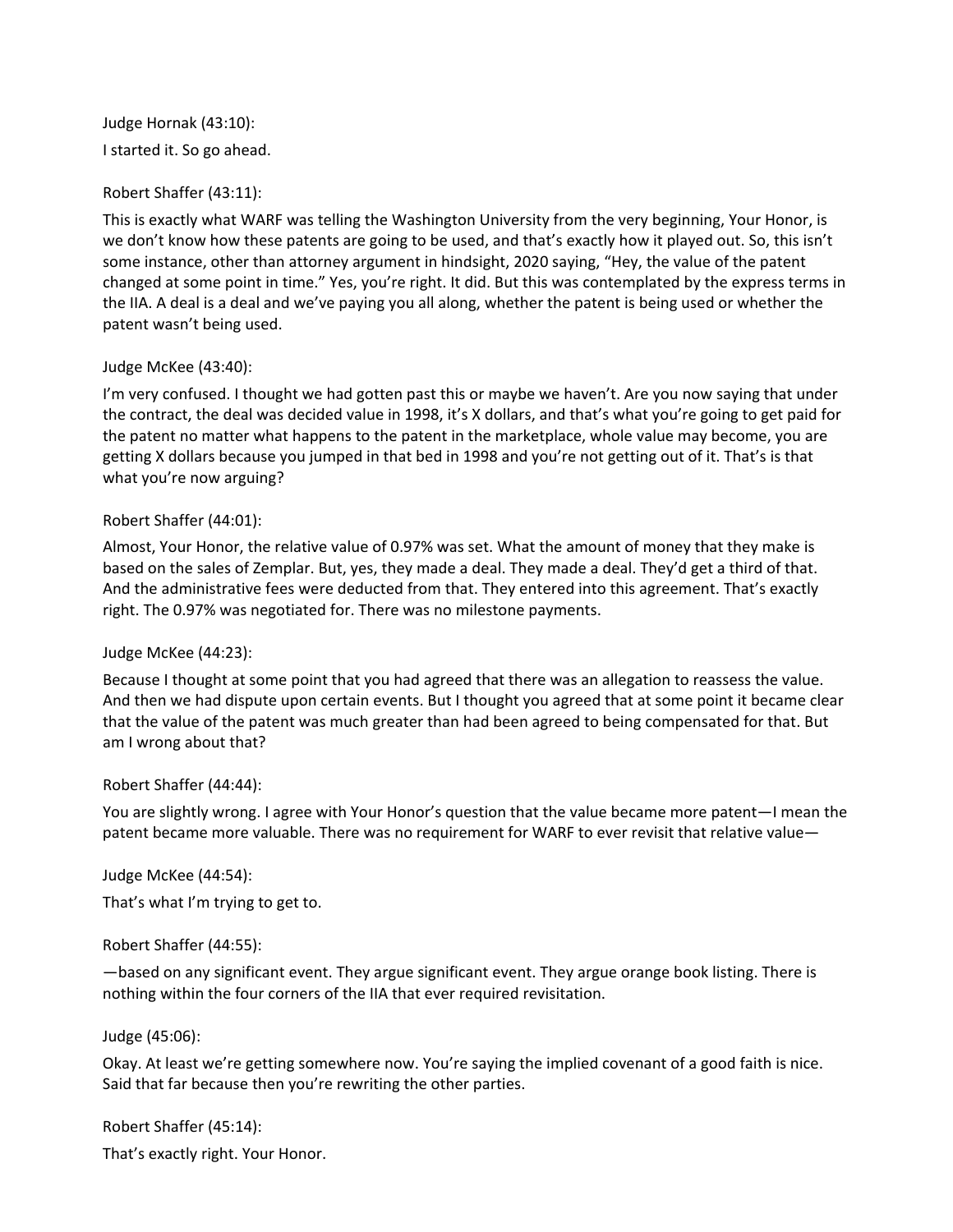Judge McKee (45:15): It took a while. Okay.

Robert Shaffer (45:16):

And I'm sorry it took a while. If I could just touch upon briefly, I mentioned the one with respect to equitable estoppel. Judge Sleet properly determined the [**inaudible**] was favorable to the Wash U. He found no concealment. He found no detrimental alliance. Certainly in 2001, he determined that they could have asked the questions—the same questions that they're asking. Now let me see the patents determine whether we think today it is fair—

Judge McKee (45:44):

See if you're right, then what Greg Sleet found out equitable estoppel wouldn't matter because he's saying there's been no breach. So if you're right, would he even have acquired into equitable estoppel? That makes me kind of wonder about whether or not what you're saying is what Judge Sleet affirmed.

Robert Shaffer (46:00):

Well, we're talking about maybe two different things: acts that happened within the limitation periods and acts that happened after. And certainly—

Judge McKee (46:08):

You're saying it doesn't matter because the deal Wash U get X dollars period.

Robert Shaffer (46:11):

Right.

Judge McKee (46:11):

So why didn't equitable estoppel the deal was you're going to get paid X dollars for your patent.

Robert Shaffer (46:16):

Right. They argued equitable estoppel that somehow we concealed something. Somehow we misrepresented something. That certainly wasn't the case. And certainly nothing that they couldn't have inquired about or found out as of late of 2001 within the limitations period to find out if there or—certainly nothing to preclude them from filing suit at that time, Your Honor. As a last point, this is not an underpayment case as my friends on the other side argue because there's no disputed question of fact that WARF every year and is continued every year to pay exactly what they were required to pay based on-

Judge McKee (46:51):

[**Inaudible**] dispute did, when you said we required to pay that's what—

Robert Shaffer (46:54):

Well no, based on the relative value that was set in 1998—

Judge McKee (46:57): That's the dispute.

Robert Shaffer (46:57):

At 0.97%, they never miscalculated. They never missed a payment. They never skimmed off the top. None of those things happened. They've paid exactly what they were required to pay under the relative value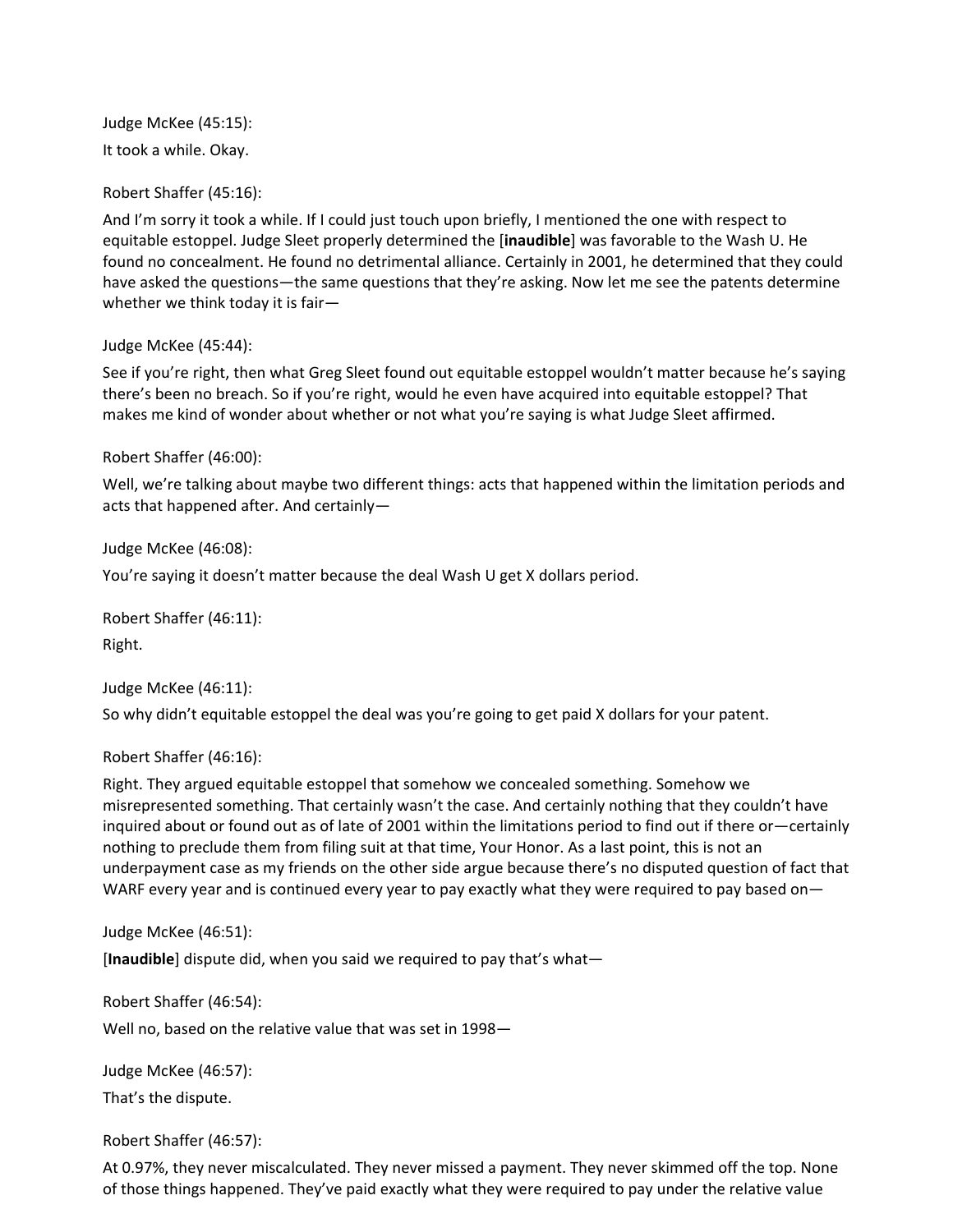that was set in 1998, the only time that they were required to set a relative value. And that was upon the original license of the patent. That is not in dispute. Moreover, this case is unlike the pension cases, which either in the first instance, there was a required amount that was agreed to. And then there was a subsequent underpayment where each of those payments were either unrelated or independent. This all traces back to the original allegations that WARF says deprive them of the original contract. And that is a material failure to assign a proper relative value in the first instance. That is a total breach case. The periodic payment doctrine does not apply in those cases. The Siegal case makes that clear. They're not able to distinguish that case.

# Judge McKee (47:51):

Okay. Mr. Shaffer, thank you. Ms. Maynard you've reserved three minutes. My hair is now on fire. So what am I missing here? What the hell was this contract? Was it for expired permit and [**inaudible**]? Because I clearly got the feeling before today that that was not the contract. Oh, that's what you're arguing.

# Deanne Maynard (48:11):

No, Your Honor. You're right. The contract required WARF to pay a fair relative value, which means—

# Judge McKee (48:20):

Determined as of when and for how long?

# Deanne Maynard (48:23):

Determined initially in 1998 and that determination was incorrect based on what they knew. And they hid affirmative information from us that would let us know in—

# Judge McKee (48:32):

And what are the facts of record that will get passed summary judgment to support what you just said, that they hid information from you?

# Deanne Maynard (48:37):

On page, so on page A1010 on the record, there is a letter from WARF to Abbot in 1998 saying this patent, the co-owned patent, quote "directly covers Zemplar." WARF knew. WARF knew before it set the initial valuation of less than 1% that this patent covered Zemplar. WARF then lied to Wash U in the 2001 letter where it—according to explain how it had assigned the patents. It said that it had given the compound patent 70% when in fact only one of the patents was a compound patent and the other patent was a method of use patent, just like the co-owned patent. Two, it said that it had a practicer policy of dividing 70% between the licensed patents and 30% between the ancillary patents and divide evenly between the ancillary patents. That is not true. And—there is a WARF internal memo at A846 to A847 that explains it was one compound patent and one treatment patent. And in our expert report at 2100 to 01, it shows the same thing. It's also not true. There's a different distribution. They use different distributions in different cases to treat their own patents more favorably. They did not always dividing—

# Judge Hornak (50:05):

So your argument is you're entitled to go to a jury and demonstrate, prove what you've just argued the letter at A054 is that your client was lied to on material matters on April 4th, 2001, when an accountant wrote them a letter, and that if you can prove that, then the door's open.

# Deanne Maynard (50:24):

No statute limitations can apply at all. That's correct, Judge Hornak. And secondly, we should be entitled to prove that that initial evaluation was wrong at that time. It was greatly devalued. There were only three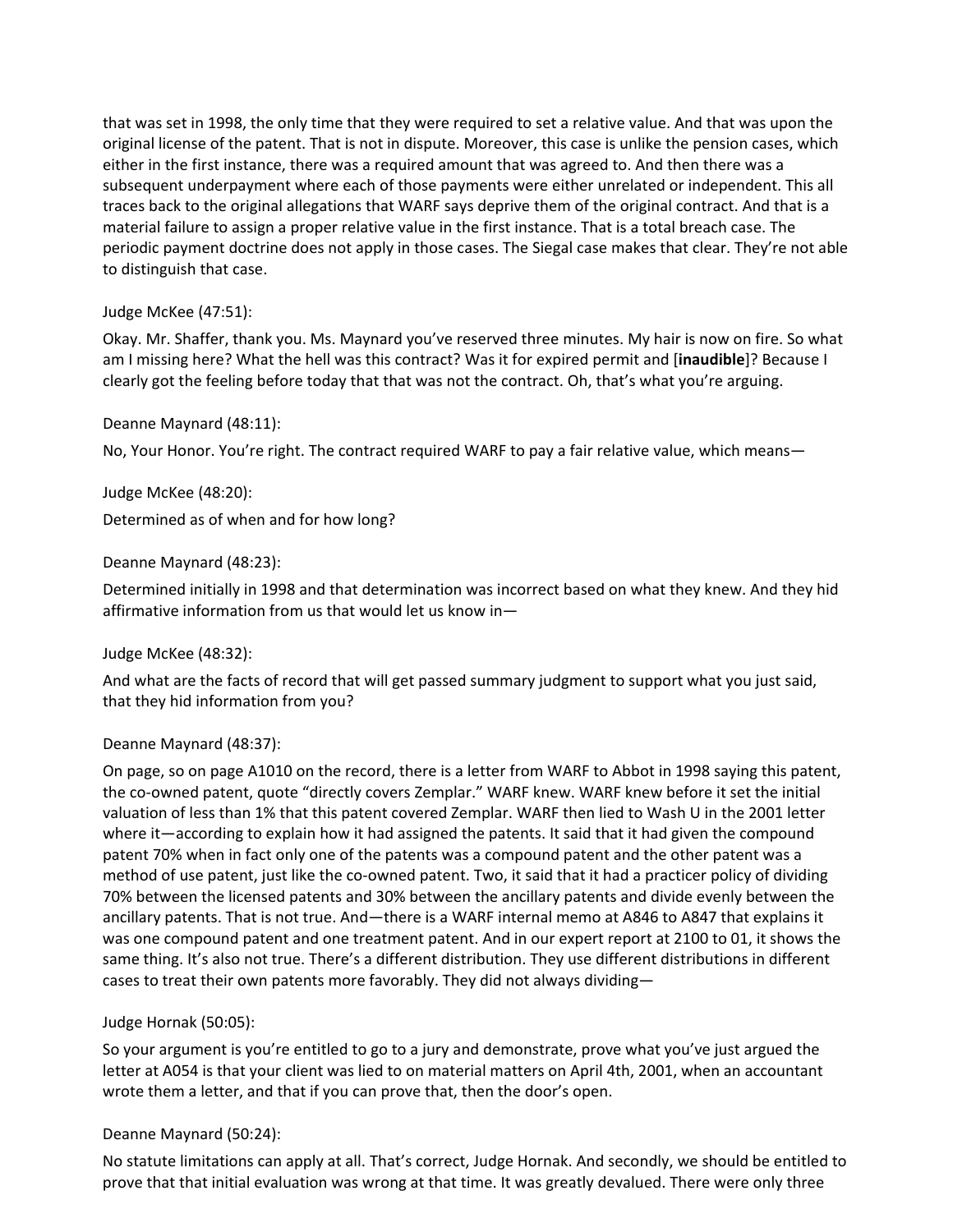patents in the portfolio—

Judge McKee (50:40):

Well, that's the definition. But let me ask this [**inaudible**] to you. But if what I understand Mr. Shaffer's argument to be is correct, then we would never have any equitable estoppel inquiry at all in the district court, would we, because it wouldn't matter because the contract was for X dollars. That's what you got, and there's no need to get into equitable. Estoppel doesn't good. Very existence of the equitable estoppel inquiry suggests that at least [**inaudible**] solve that the contract. And you said you were arguing, the contract was very different than my understanding. That was, as to Mr. Shaffer's interpretation of contract. Terrible question because you don't know what my understanding of the Mr. Shaffer's view the contract is. It's a terrible question, but hopefully somehow, guess what I was trying to ask you out of that mess.

Deanne Maynard (51:26):

Yes, Judge McKee, and nowhere in the contract does it say it's for X dollars. It says-

Judge McKee (51:32):

Well, I meant X dollars. X dollars would be for the relative value. Not a dollar.

Deanne Maynard (51:36):

It does not say that.

Judge McKee (51:37): Okay.

Deanne Maynard (51:37):

So on page A96, what it says is "WARF shall have the authority to assign relative values and to determine the income"—the relative value though has to be the relative value between the patent rights. So to measure the, the fair value—

Judge Hornak (51:55):

So you're saying contrary to your friend that when it was assigned at 0.97 in 1998, WARF's argument is one and done, embedded in amber, that's it under the contract. You're saying no. That's not what the language of the contract says?

Deanne Maynard (52:14):

Right, Your Honor. That setting at 0.9, less than 1%, that was a breach. That was a breach. And even if you think it's one and done, Judge Hornak, we definitely argue—we we've argued throughout these briefs. Siegal does not apply here—

Judge Hornak (52:31):

Do you concede that it's one and done your, your opponent says it's one and done. Do you concede it's one and done? Or do you differ with them?

Deanne Maynard (52:37):

No we have two. We have two alternative arguments, Judge Hornak. One is even if it was one and done.

Judge Hornak (52:44):

I know, but my question was, was it one and done?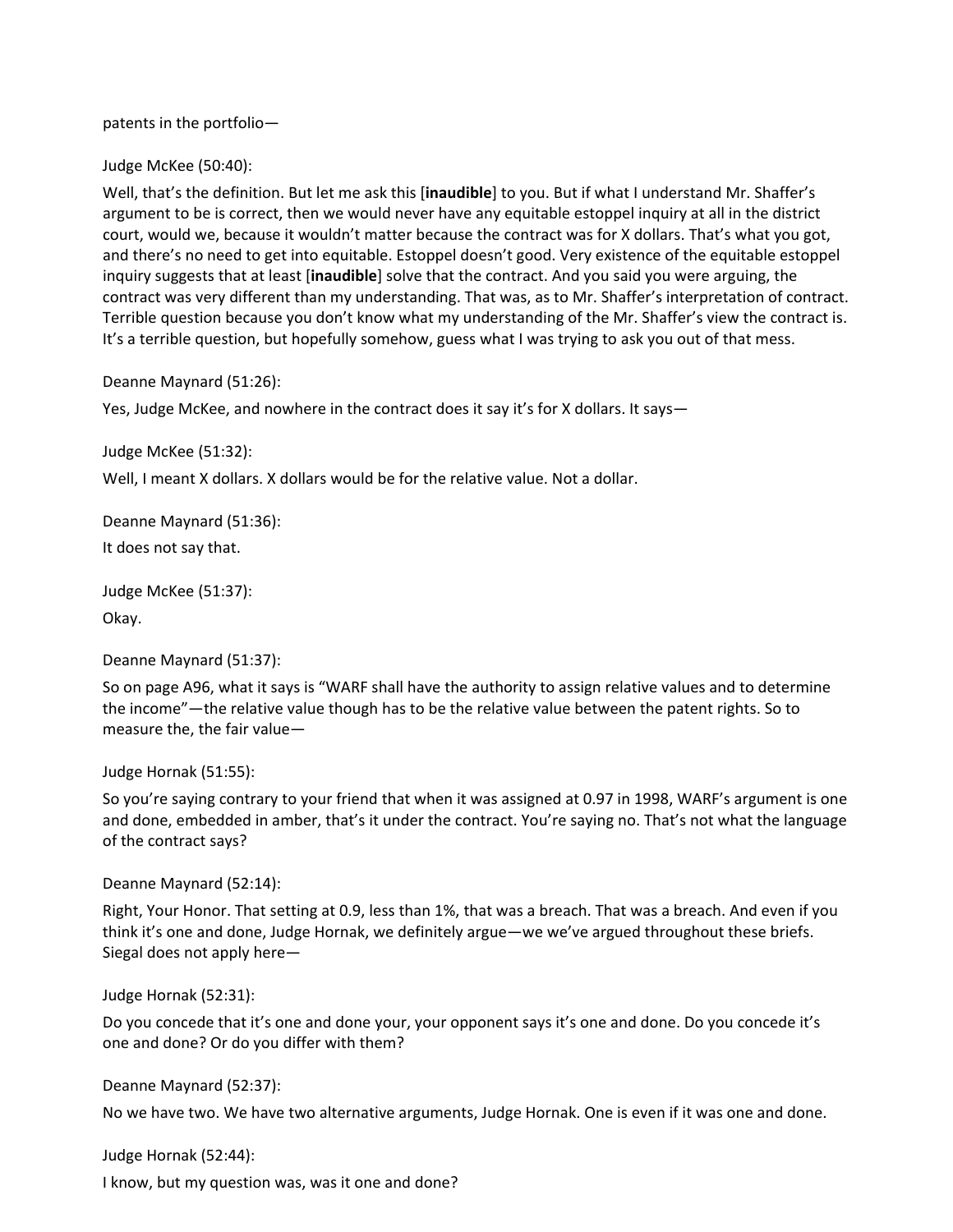Judge Restrepo (52:46): Yeah.

Judge Hornak (52:47):

He says that the—if you read the contract, there is one valuation date and that is 1998. And it was set at 0.97. And the contract creates no duty to revisit the 0.97, no matter what happens in market valuations of the patent over time. Is he right or wrong? That that's the contract anticipated one valuation. Now you say it was incorrect and you were snookered later on and all of those other things. But Mr. Shaffer says the contract says you do it one time and one time only.

# Deanne Maynard (53:21):

It does not say that anywhere. And you can read through it and look for that. That provision is nowhere in it. It nowhere says there's only going to be one setting of the relative value. It nowhere says there's not going to be a need to reassess the relative value. If it becomes clear, based on significant events that the value of the co-patent compared to—

Judge Hornak (53:41):

But are you adding a term to the contract when you say—

Judge Restrepo (53:43):

Right. Right.

Judge Hornak (53:43):

There's—it has to be reevaluated if there's significant events. What are you relying on to say that's what should happen?

Deanne Maynard (53:48):

I'm relying on 383, which says that the income that's attributed to the co-owned patent has to be a relative value as compared to the other rights licensed within the agreement. And if significant events change what is a fair relative value, and the district court held, they had an obligation to set a fair relative value. If what if the events changed, then it must be changed.

Judge McKee (54:17):

Now what you just said though, if the events change, yes. What that is the gloss you're adding to your interpretation of 3.83. Is that right? Was that written into 3.83? I don't have it in front of me.

Deanne Maynard (54:28):

You won't find those words in 383, Your Honor, but the 383—the concept of 383 encompasses that, which is that the value that Abbot—I'm sorry. The value that WARF attributes to income for the co-owned patent has to be a fair value. That's the [**inaudible**]—

Judge (54:48):

Okay.

Deanne Maynard (54:48):

Relative to the other patents and the license. And as Your Honor speculated, if all the other patents are invalid or unenforceable, then that can't be a fair relative value. They can't count and come that way.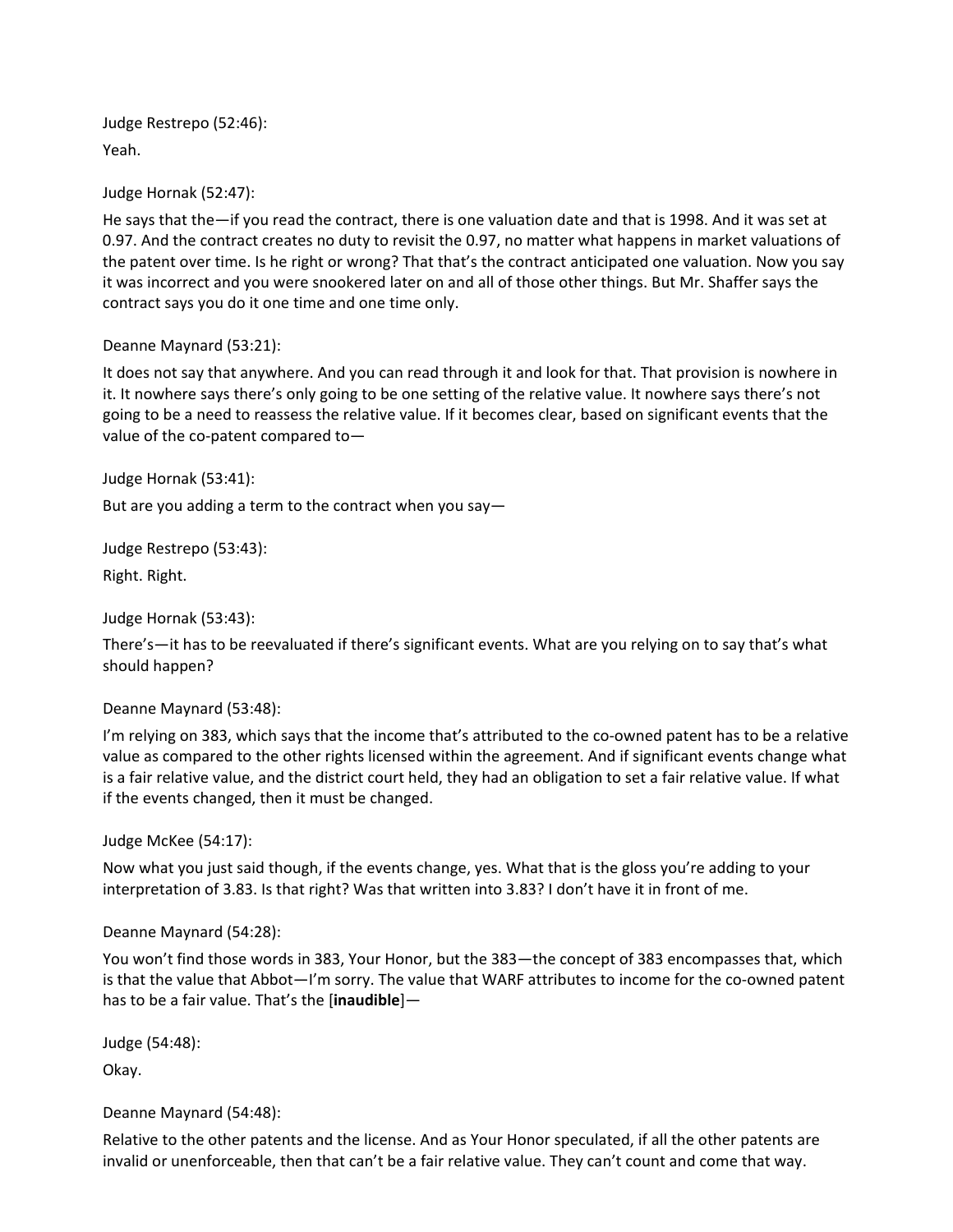#### Judge Restrepo (54:57):

So every time another patent drops out of the package, the relative value changes. If this patent—

# Deanne Maynard (55:02):

It certainly could. So, but whether you think—we have two arguments that are consistent. One is they knew more in 1998, when they set the initial value, they knew 0.97 was not a fair value. The only patent that's like the other patents in the license patent is our patent.

#### Deanne Maynard (55:22):

And they put it with the other 30 patents and treated it as worth nothing. But they knew. And they told Abbot at 1010 in the record that it directly supported Zemplar and under the periodic payments cases, you can't have a total reach. That's what Jensen says. Jensen, Judge Hornak, was a complete repudiation. The employer said to Jensen, we are not paying your pension payments anymore ever. And that was more than six years before Jensen sued. Nevertheless, Wisconsin said, "There's no total breach theory in a periodic payments case. And Jensen could recover for six years of his pensions from the time he sued." So even if you think—and that there's only—it was one and done, the one was wrong. They set a way too low of a value. And at least our six years are timely. Two, six years back are timely because two significant events happened in those six years. And three, they affirmatively made misstatements in the 2001 letter. That aren't true. That was during the initial six years. And we should at least get a trial.

#### Judge McKee (56:28):

Any of that? Yeah. You at least get a trial. You're arguing that there's a genuine issue of material fact as to whether or not they did make misstatements, whether or not you realize whether or not, not a reasonable—all those things you're saying are issues are fact.

# Deanne Maynard (56:39):

Absolutely. And, Judge Restrepo, if I could just say—now you were saying—no WARF did not send us the license once there was a license. And although he stands here today and says, "Well, we should have asked, we should have tried harder to get it." Once we learned the facts in 2012 about the generic lawsuits, we acted promptly. We initiated discussions with WARF. We asked for the license. There's a repeated correspondence in the record with that. That's at A1645 to 1707. Even with a promise of confidentiality, they refused to provide the license. We had to sue to get the license. We would request that you reverse.

# Judge McKee (57:22):

I'll need a transcript of this and if you can, both—I already check with Ms. [**inaudible**], did I say that correctly?

Unknown (57:31):

Close enough.

# Judge McKee (57:31):

Okay. I like that's close enough, about the details of the transcript. You inspect the cross brief. But counsel, could you come up for a second? Listen, I publicly commend you. Both of you are really funny. I don't think he's been here before me. But really great work.

Unknown (58:13):

[**Inaudible Conversation**].